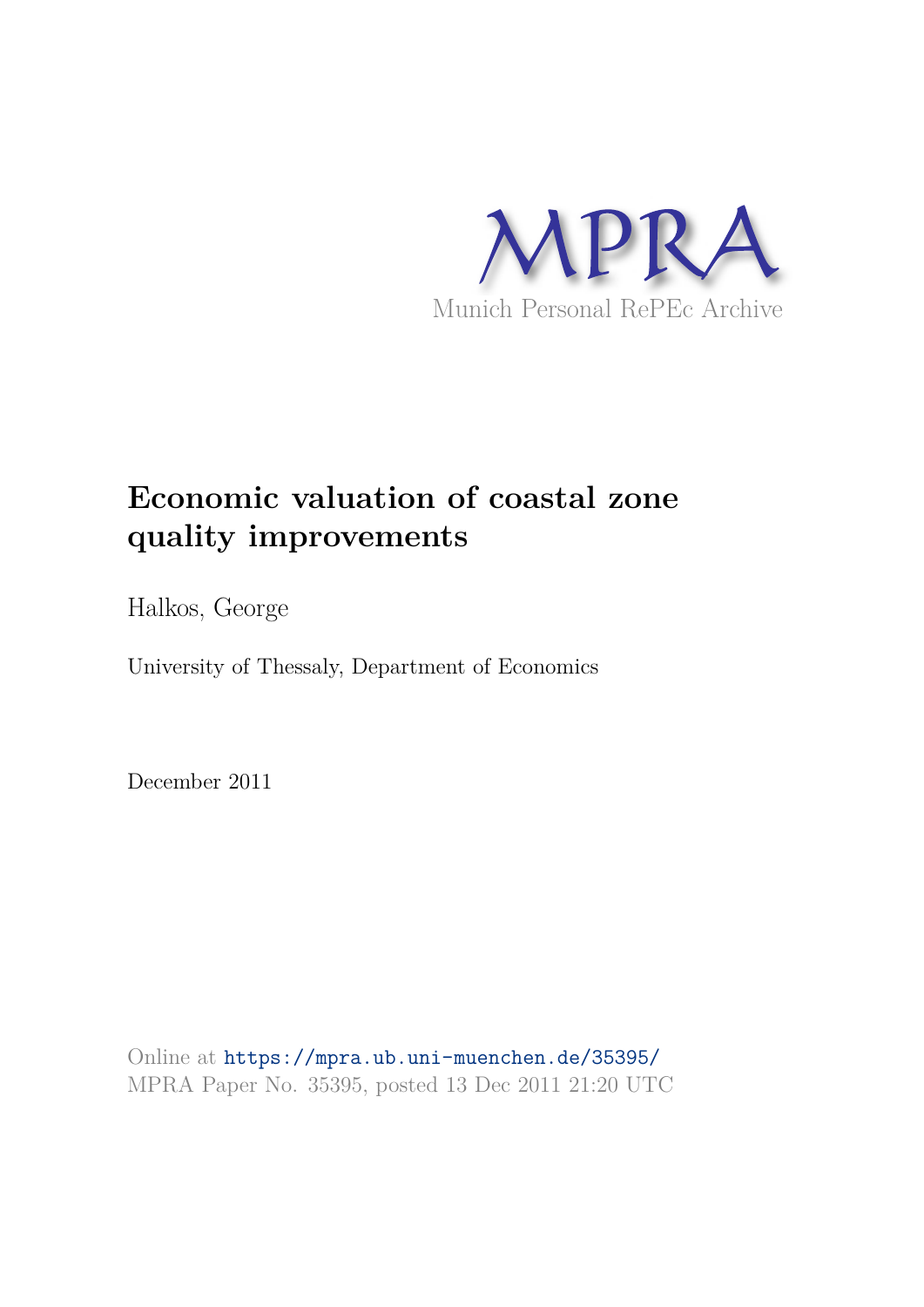## **Economic valuation of coastal zone quality improvements**

### **George Halkos<sup>1</sup> and Steriani Matsiori<sup>2</sup>**

#### **Abstract**

 $\overline{\phantom{0}}$ 

Individuals' decision to use a particular coastal beach is influenced by their preferences and perceptions as well as beach's characteristics. This study examines visitors' attributes and desired site specific characteristics in order to determine the factors affecting willingness to pay for an improvement quality (environment, water as well as recreation activities) program. A contingent valuation survey is carried out in order to evaluate the economic benefits of improving coastal quality of beaches in a coastal line of an area in Central Greece (Volos) where persistent failures to meet the standards of the Blue Flag program are observed. Our empirical findings suggest that the major variables affecting respondents' willingness to pay were related to income, age, gender, coastal recreational activities and environmental quality of the site as well as to previous environmental behavior and mainly if they had paid for environmental protection in the past.

**Keywords:** Coastal zone; contingent valuation; economic value of recreation; blue flags.

**JEL Classification codes: O50; O51.** 

<sup>&</sup>lt;sup>1</sup> University of Thessaly, Department of Economics, Korai 43 Volos 38333, Greece, Tel: 0030 24210 74920, Fax: 0030 24210 74772 , E-mail: halkos@uth.gr

<sup>&</sup>lt;sup>2</sup> University of Thessaly, Department of Ichthyology and Aquatic Environment, School of Agricultural Sciences, Volos Greece, Tel: 00302421093251, E-mail: steriani@uth.gr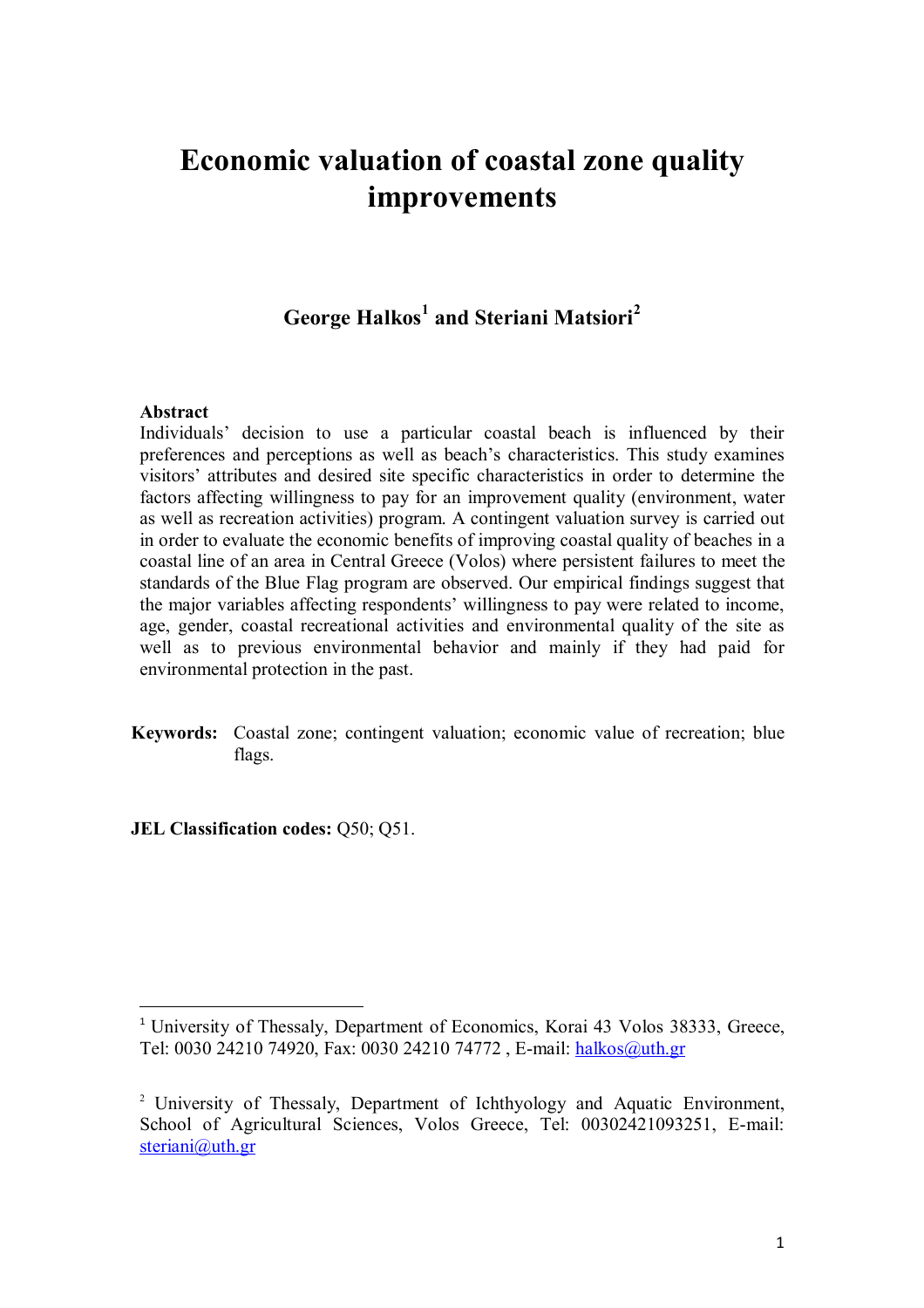#### **1. Introduction**

Coastal zones are unique ecosystems different from the oceanic or terrestrial and they are attractive and important areas for socio-economic development that supports life on our planet and affects the present and future well being of human societies. They also deliver a series of goods and services that are of benefit to humans, including opportunities for recreation. People do not only use the coast like aquaculture but also enjoy it like coastal recreation and coastal zones are traditional hotspots for tourism and leisure activities (Jennings, 2004).

Coastlines worldwide receive millions of visits every year for recreational activities such as swimming, surfing, wildlife viewing, beach-going etc. Sometimes the demand for coastal recreation can outstrip the capacity of the area and the impacts of recreation on natural conservation can create short (or long) term damage (Goodhead and Jonson, 1996). Recreation is an important component of social wellbeing (Driver et al., 1991). Coastal tourism and recreation have rabidly increased over the past decades becoming a primary contributor to the Gross Domestic Product (GDP) of several countries attracting tourists who spend money in the local economy.

Forty percent of the world population lives within 100 km of the coast, thus representing a pressure on coastal resources (Carter, 2002). Increased population growth and the shift of population to the coastline have created an increasing pressure on coastal assets all over the world. People's decision for costal recreation is affected by environmental status of coastal zone. The demand for recreation activities is influenced by site characteristics and individuals' preferences (Parsons et al., 2000; Roca et al., 2009).

According to Paudel et al. (2011) sites' environmental characteristics are important factors in the decision-making process of campers and swimmers for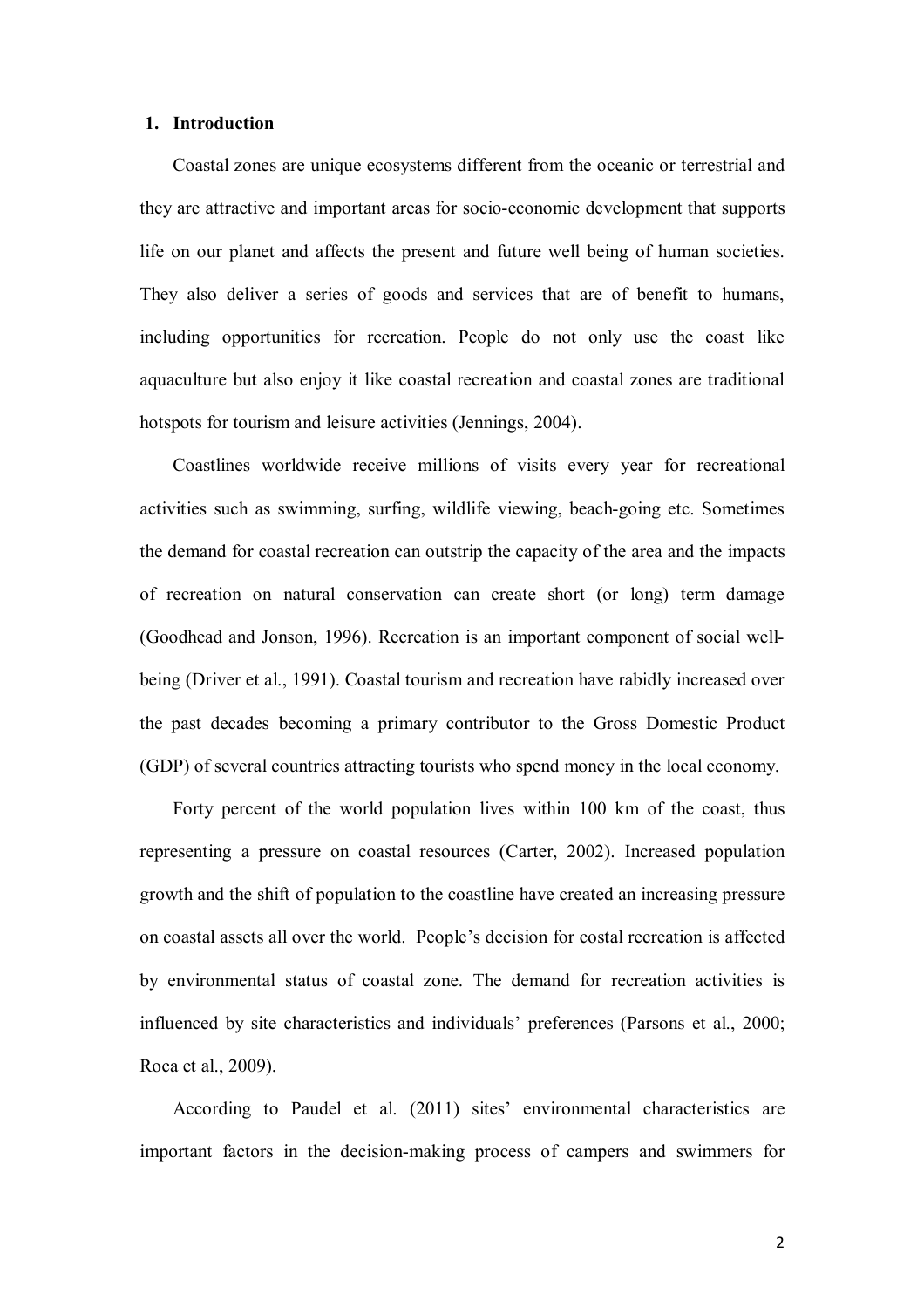choosing a recreation site. At the same time these characteristics may be more important than availability for swimming as an activity of a recreational trip. In this way a change of the environmental status of the sea resulting in a changed provision of recreation services will therefore affect wellbeing and profits. Moreover apart from the natural features recreational services offer, they also influence beach users' demands and they are a significant reason for choosing a particular beach (Roca et al., 2009). Thus if we want to increase the benefits (recreation value) of a coast we must improve the quality of environmental status and recreation services.

Recently the attention within the European Union has been focussing on the costs and benefits of improving coastal water quality mainly because of the high cost of failure for many waters to reach the quality standards (Langford et al., 2000). In this paper, we carry out a contingent valuation survey in order to estimate the economic benefits of improvements to coastal quality of beaches in Volos (located in Central Greece) coastal line where persistent failures to meet the standards of the Blue Flag program are observed. The Blue Flag is an award for coastal destinations which have achieved the highest quality in water, facilities, safety, environmental behavior (environmental education) and management which are the main criteria of the program.

Specifically, the objective is to identify the socio-demographic determinants that affect beach users' perceptions in order to generate relevant information for coastal managers. Beach recreation is an important contributor to welfare in Volos for both local and tourist populations. There are now a great number of visits to the beaches of Volos every year. This increase in recreation demand for Volos' coastal zone is accompanied with environmental quality degradation from land and industrial based activities, which exacerbates the existing coastal environment degradation problems.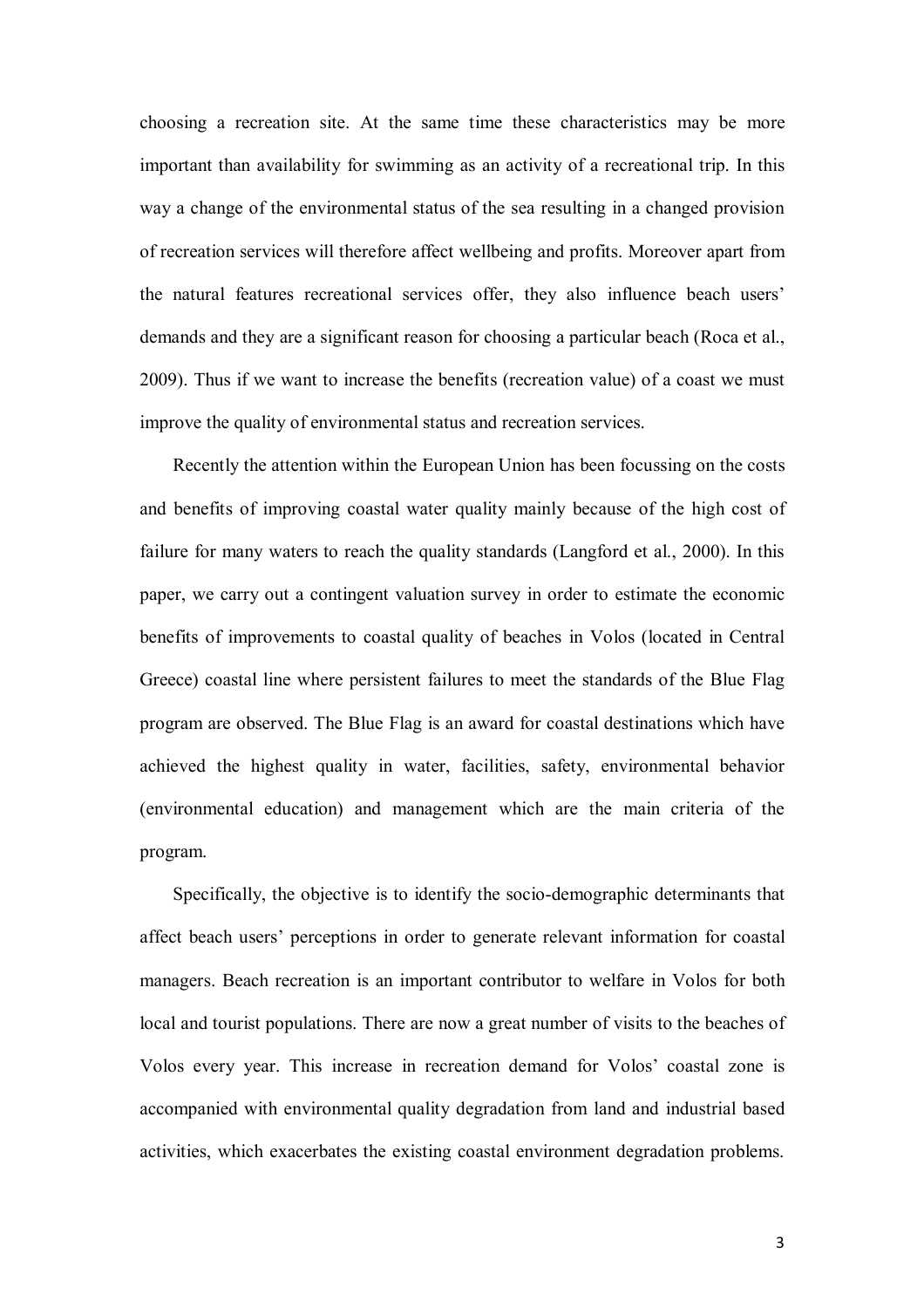For this reason we explore beach users' perceptions and attitudes towards beach quality.

The structure of the paper is as follows. Section 2 presents the background to the problem as well as the existing relative research efforts. Sections 3 and 4 discuss the survey methods adopted and the proposed econometric methods respectively. Section 5 presents the empirical results derived while the last section concludes the paper.

#### **2. Background**

Alterations in environmental processes and functions can result in a number of actual and perceived social welfare changes (Atkins and Burdon, 2006). Once a beach has changed the activities of a resource-based recreation this may change also the benefit values to visitors. The concept of environmental value is directly related with any net change in society's wellbeing and is based on people willingness to pay for goods or services (Johnson and Johnson, 1990). So the value the society places on the coastal resources is a function of the different uses and services the coastal resources provide.

The primary goal of nearly all public and recreational land management agencies is to maximize visitors' satisfaction (Ditton et al., 1981). At the same time, policy makers recognize the potential benefits associated with improved coastal access and amenities and rational public decision-making on financing improvements to coastal recreational amenities requires that these economic benefits should be clearly identified and valued.

Decisions regarding the future management of coastal resources must be focused on changes in the various service flows that emanate from them under alternative management strategies. The values held by society for the alternative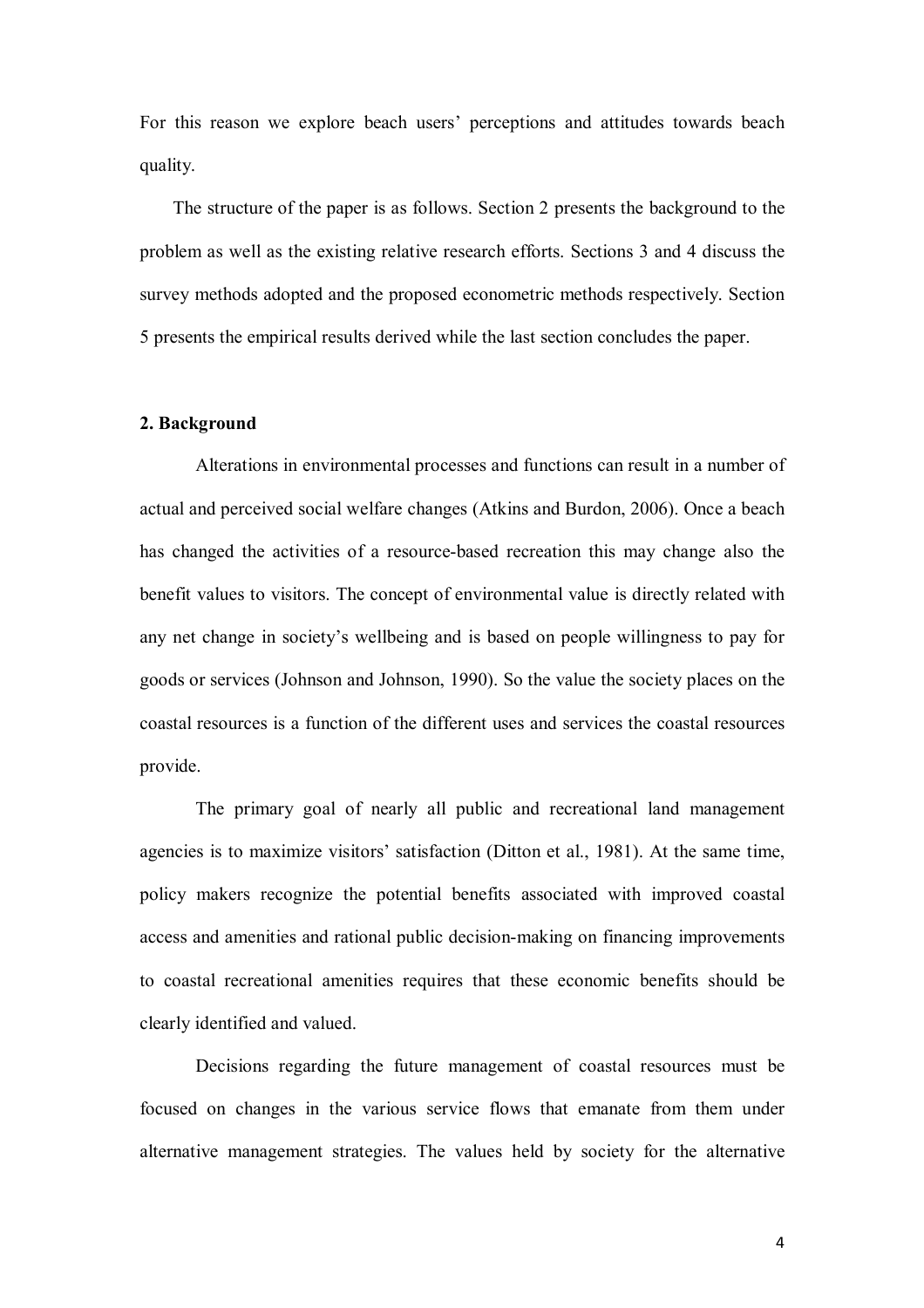outcomes – including environmental service flows such as recreational opportunitiesare crucial in understanding which alternative will yield society the greatest net benefit. Economic valuation studies are an important tool for making more informed decisions about the use, providing information which policy makers and managers require to deal with the coastal environment.

Several studies have estimated the recreational economic benefits of quality improvements in coastal zone including water, services and site quality improvement. According to Beharry-Borg et al. (2009) there are two main study categories on the economic valuation of coastal recreation. The first refers to studies related to recreational value of beach access due to a change in site quality characteristics which are unrelated to water quality (Silberman and Klock 1988; Parsons et al., 2000; Hanley et al., 2003; Landry et al., 2003). Similarly, the second category focuses on the economic valuation of recreational beach access due to changes in a site characteristic linked to water quality (Vaughn et al., 1985; Bockstael et al., 1987).

Numerous methods exist for economic estimation of non-market benefits including recreation benefits. The most popular methods are travel cost, random utility and the contingent valuation (hereafter CVM). The latter is one of the most popular method especially because of advances in the theory (Stevens, 1997), and its cost advantage compared to other methods **(**Diamond and Hausman, 1993).

Since 1980s, economists widely used CVM to determine people's willingness to pay for natural environment protection. According to a number of these studies, people's satisfaction from outdoor recreational activities is strongly related to their preferences and specific attributes of the resource in question (Mill et al., 2007). A number of other studies, using CVM, value the recreation benefits of coastal zone and explore how beach attributes influence positively people's WTP.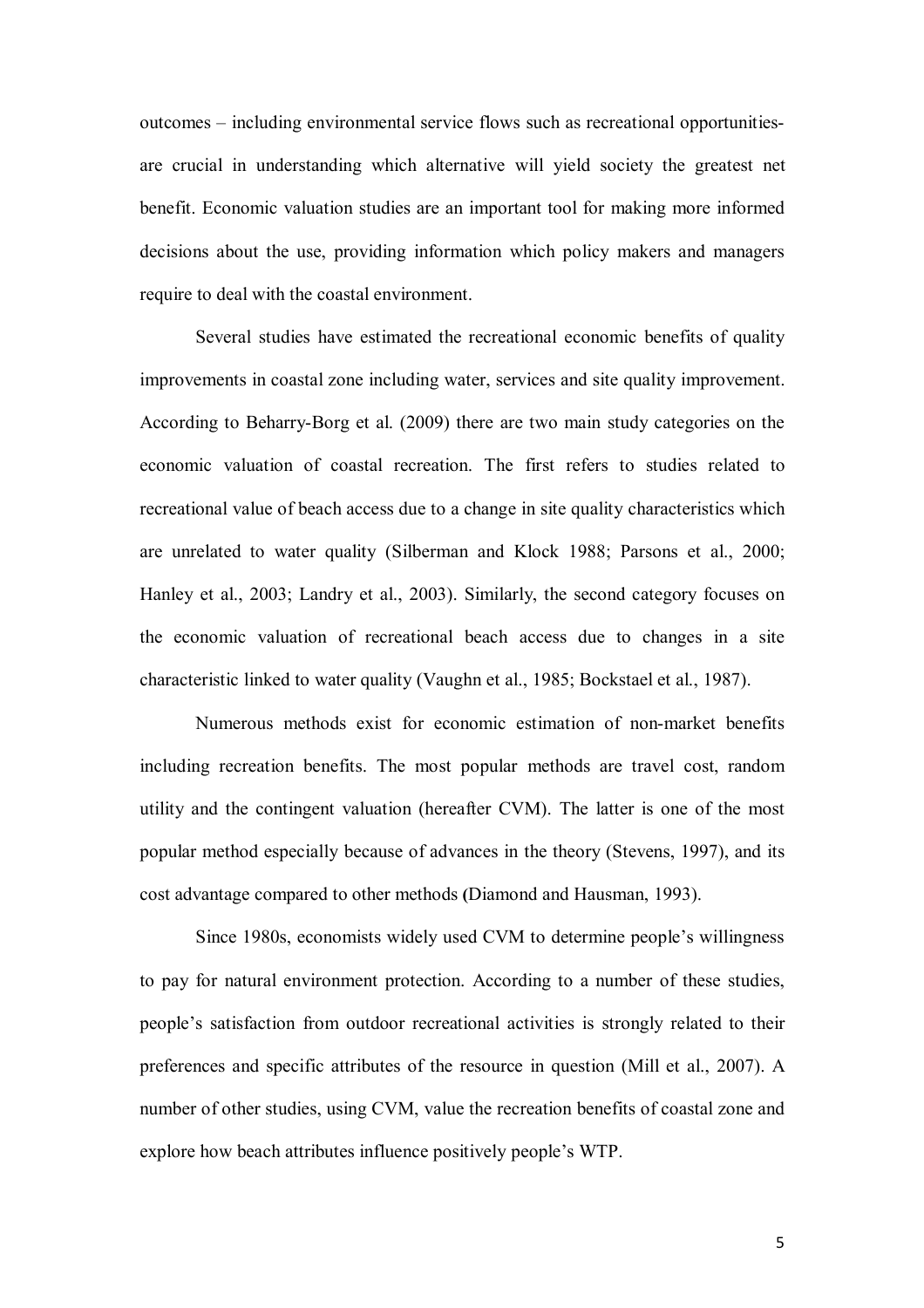There are also a significant number of qualitative and quantitative studies that report on public attitudes and preferences to features of the coastline beaches (Barry et al., 2011). People preferences, needs and perceptions for environmental quality should be added to any evaluation process (Priskin, 2003). However the determinants of people's willingness to pay for coastal beach protection programs have not been defined and explored (Lindsay et al., 2008). A number of researchers claim that among others, influential factors for the WTP are income, previous experience with a resource and knowledge of preservation issues (Kotchen and Reiling, 2000; Giraud, et al., 2002).

In Greece, to our knowledge, there is not any research devoted to coastal recreational values with previous studies measuring benefits associated with nutrient cycling and potential operation of a wastewater treatment plant. Jones et al. (2008) using a CV survey evaluated environmental benefits resulting from the construction of a Sewage Treatment Plant (STP) in Mitilini (the capital of Lesvos Island in Greece). The main benefits identified were the improvement of the coastal water quality and subsequent impacts on citizens' activities. Estimated results indicate that residents of the city of Mitilini were willing to pay 17  $\epsilon$  every four months over a period of four years. Moreover due to the significant amount of zero and protest responses, different measurements of mean WTP were calculated and the need for further research on social factors which influence individuals' valuation was emphasized. Organtzi et al. (2009) investigated the environmental benefits expected to result from the construction of a wastewater treatment plant in a seaside village located at the coast of Toroneos Gulf.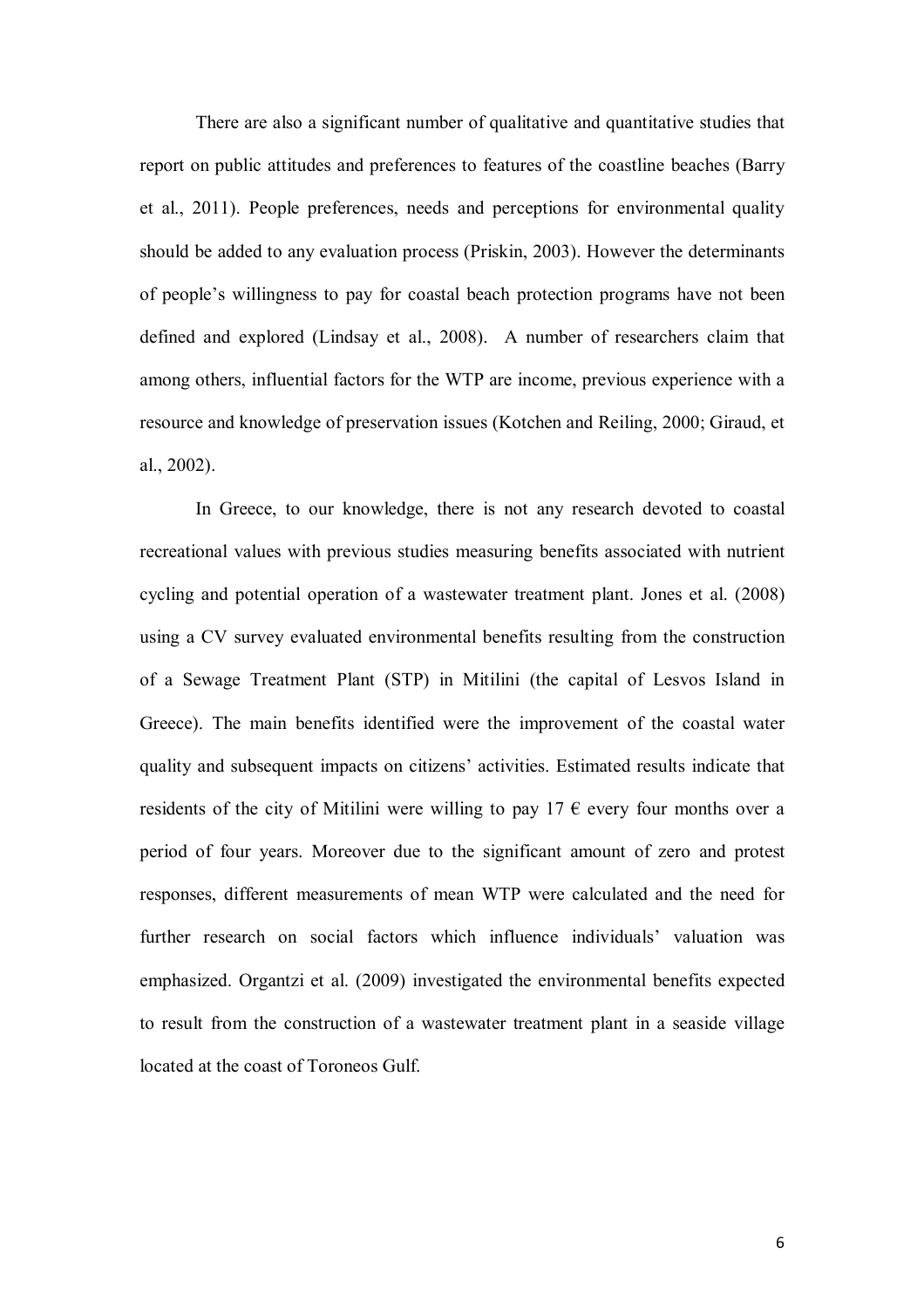#### **3. Survey Methods**

A contingent valuation survey was carried out to 300 randomly selected residents of Volos city, who were using beaches along the Pagasitikos Gulf. Volos is a coastal port city in Thessaly situated in the middle of the Greek mainland and is built along the Pagasitikos Gulf. It is the only outlet towards the sea for the prefecture of Thessaly and it is dedicated mainly to sun-and-sea tourism. The 56 km long coast of Volos offers beautiful beaches safe for swimming with high quality of waters. At present, the Municipality of Volos has nine beaches awarded with blue flags and occupies a high position among Greek mainland cities with "Blue Flag" international awards. On the other hand, Volos' port is the third of Greece's major commercial ports. As a consequence, this may result to heavy human activities on coast and pollution unplanned infrastructures, which sometimes cause major environmental problems to the coastal zones. A multiplicity of human uses and benefits are derived from the Volos' coastal zone and is important to be valued.

Face-to-face interviews were conducted on-site on beaches, with varying degrees of water quality. Respondents were asked to evaluate the morbidity effects of the benefits of actions to improve water quality and restore Blue Flag status. For this reason a survey instrument was developed and tested according to guidelines established by the NOAA panel (Arrow et al., 1993). After designing the first draft of the questionnaire, a pilot survey was conducted, in order to fully adapt the questionnaire at the conditions of the study area and to determine the range of different WTP amounts.

The questionnaire comprised 27 items divided into three sections delivered to respondents in the following order. The **introductory part** introduced the respondents to the purpose of the study presenting all the necessary background

7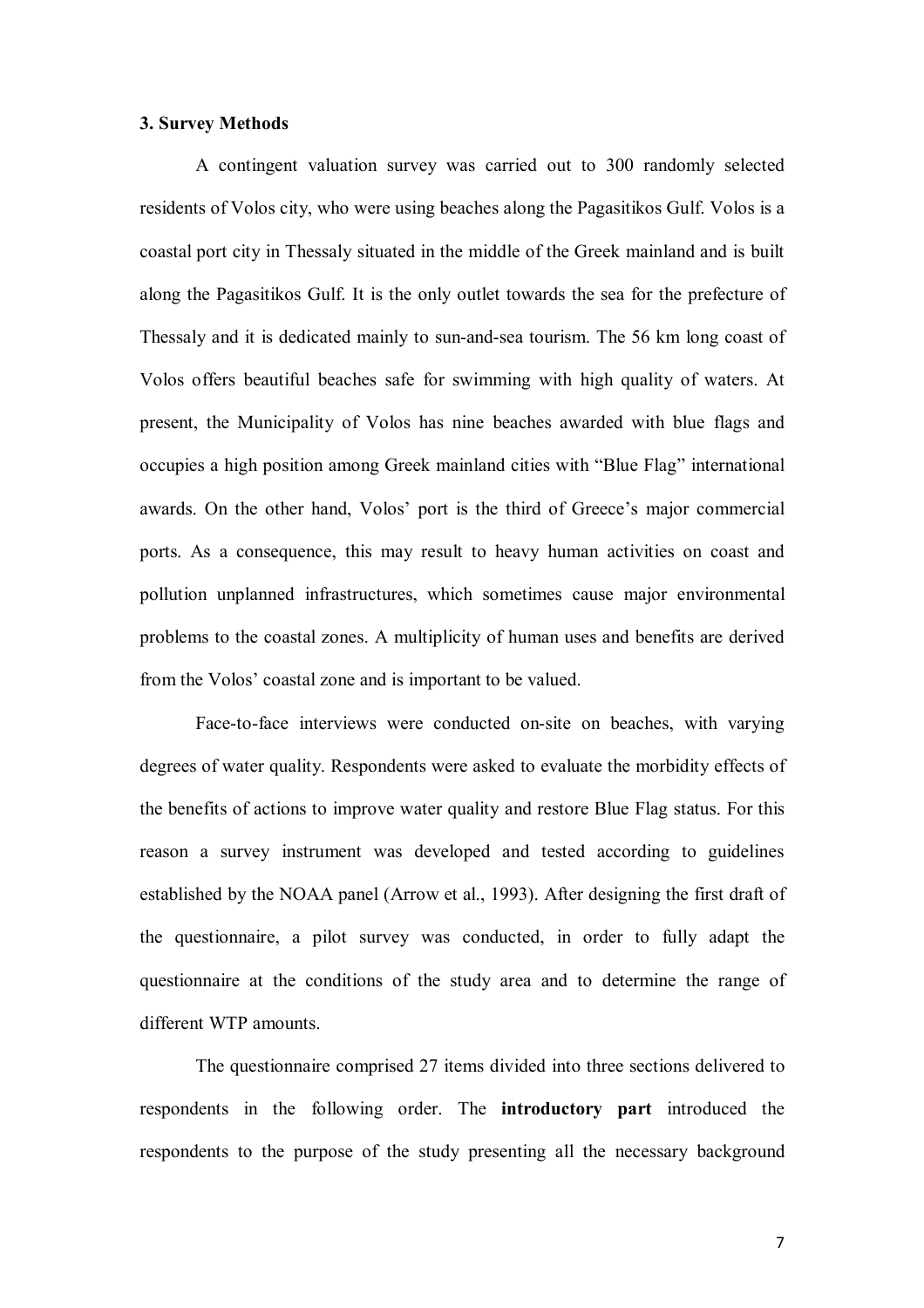information about the aim of the survey. At the same time it assured the respondents that their answers would be dealt with confidentiality. Next, s**ection 1** is a general information section where respondents were asked to provide information on their household like socio-economic status, sex, age, educational level, income level, number of dependents etc. In this section of the survey respondents were also asked to give information about general ecological attributes towards the environment.

Before we move to section 2, it is worth mentioning that previous studies have shown that users' beach decision is unduly influenced by beach awards signals, such as the Blue Flag award, for this reason, these awards are widely used to determine the recreational use value of beaches (Nahman and Rigby, 2008). As already mentioned, the WTP section was constructed according to guidelines established by the NOAA panel (Arrow et al., 1993).

Following these lines, in **section 2** the background information about blue flags programs was provided together with information on a hypothetical plan for receiving Blue Flag accreditation to five new beaches to elicit values through willingness-to-pay (hereafter WTP) questions. The question format was a voter referendum to approve this effort. Respondents were asked, prior to the WTP question, whether they would be in favor of supporting such a program. Implementation of the program would cost them a specified amount of money (in  $\epsilon$ ) in a one-time payment. In the second phase, the WTP was elicited only from people who had answered positively to the first question, this time by asking if they are willing to pay a specific amount of money to confirm their participation. Specified amounts were randomly assigned to respondents. Bit step amounts were used based on the results obtained in the pre-test and in the pilot study where an open-ended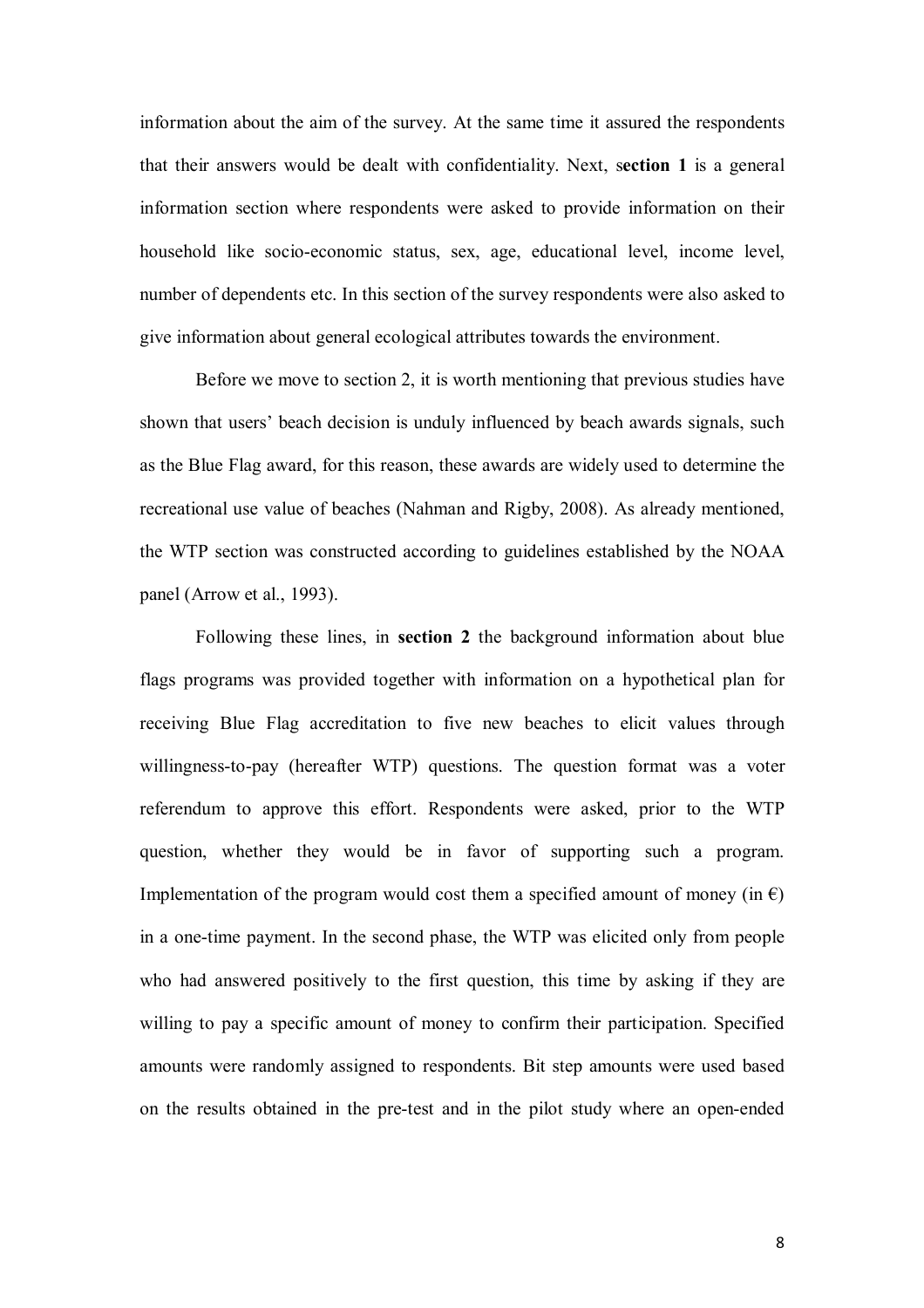question ranged from 5  $\epsilon$  to 50  $\epsilon$  (bit step 5  $\epsilon$ ). Follow-up questions were asked to determine reasons for respondents' answers.

 In s**ection 3** respondents were asked to indicate the importance of different reasons for saying yes to the proposed scenario and to express their WTP. Blue Flag status indicates that the beach has complied with water quality, environmental education and information, environmental management and safety criteria (The Blue Flag, 2007). The Blue Flag means that a number of requirements regarding the quality of water, environment and services are fulfilled, which are related with use and non use benefits. Respondents were asked to indicate on a five-point Likert scale their opinion about 22 benefits associated with the blue flag award.

#### **4. The proposed econometric models**

 $\overline{\phantom{0}}$ 

 Having collected data on the amount that respondents were willing to pay as well as a number of explanatory variables, the first model formulation was an OLS. Together with the amount that the respondents were willing to pay we collected information in the form of a binary variable  $(1=Y$ es and  $0=N<sub>o</sub>)$  in their participation in protecting the environment and expressing their WTP. This binary variable together with the explanatory variables were next used in a logistic regression model formulation.

In this formulation,  $Y_i$  is the dichotomous variable taking the value of 1 with probability  $\Theta$  and the value of 0 with probability 1- $\Theta$ .<sup>3</sup> This random variable has a discrete probability distribution of the form

$$
\Pr(Y_i, \Theta_i) = \Theta_i^{Y_i} (1 - \Theta)^{1 - Y_i} \tag{1}
$$

 $3$  For more details on the properties and applications of logistic regression see Halkos (2011), Kleinbaum (1994), Hosmer and Lemeshow (1989), Collett (1991), Kleinbaum *et al.* (1999), Hair *et al.* (1998), Sharma (1996).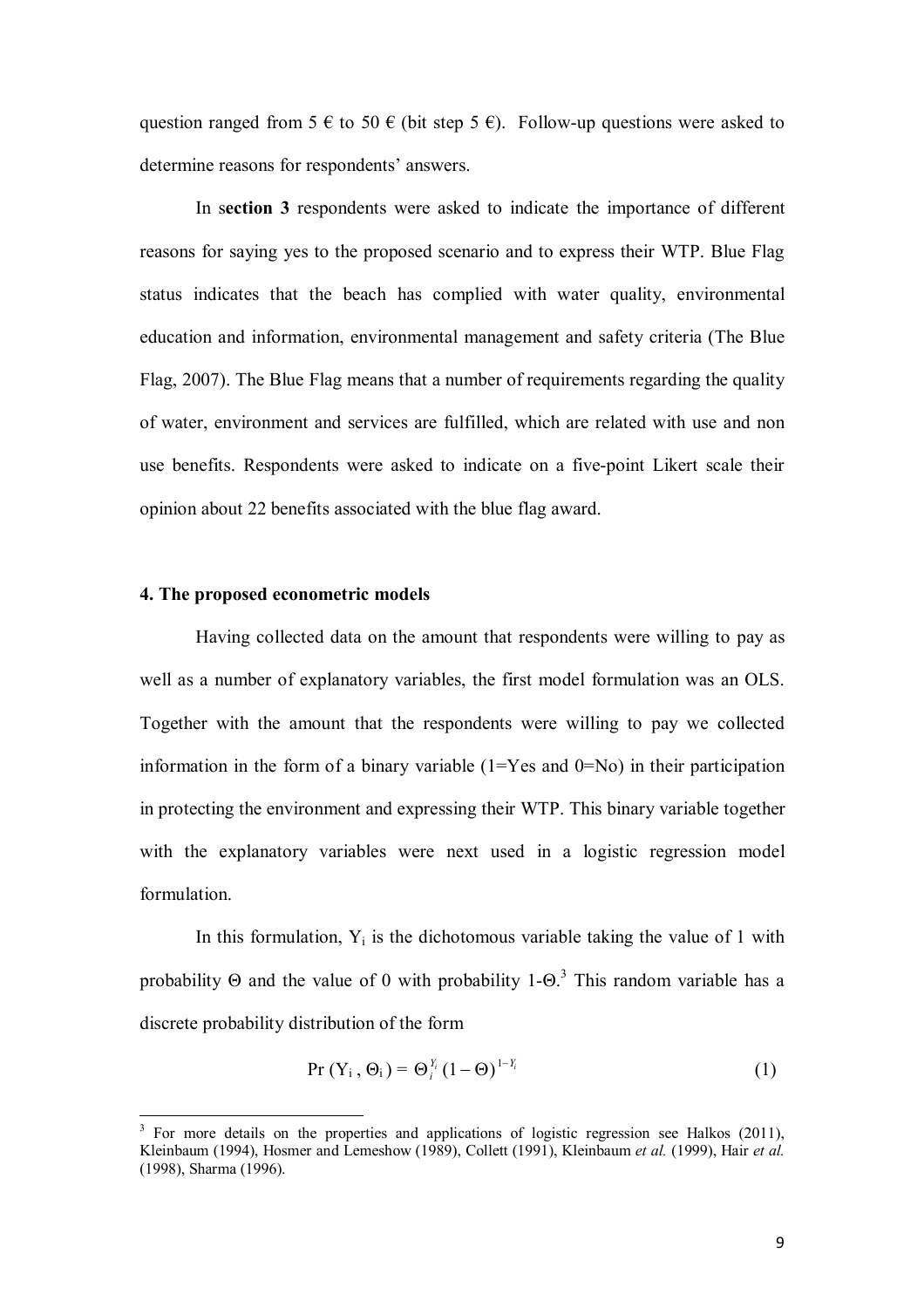The product of the marginal distributions for the  $Y_i$  's given the mutually independent  $Y_1, Y_2, ..., Y_n$  has the likelihood function of (1) as

$$
L(Y; \Theta) = \prod_{i=1}^{n} Pr(Y_i; \Theta_i) = \prod_{i=1}^{n} \left( \Theta_i^{Y_i} \left( 1 - \Theta_i \right)^{1 - Y_i} \right)
$$
 (2)

where  $\Theta = (\Theta_1, \Theta_2, ..., \Theta_n)$ .

 $\overline{\phantom{0}}$ 

In our collected data the first  $n_1$  out of n observations express WTP and so  $Y_1 = Y_2 = \ldots = Y_n = 1$  while the rest of the observations do not and so  $Y_{n1+1}=Y_{n1+2}=\ldots=Y_n=0$ . This implies that expression (2) becomes

$$
L(Y; \Theta) = \left(\prod_{i=1}^{n} \Theta_i\right) \left[\prod_{i=n+1}^{n} (1 - \Theta_1)\right]
$$
 (3)

The logistic model assumes that between  $\Theta_i$  and  $X_{ij}$ 's a specific form exists given by

$$
\Theta_{i} = \frac{1}{1 + e^{\left[-\left(\beta_{0} + \sum_{j=1}^{k} \beta_{j} X_{ij}\right)\right]}} \qquad i=1,2,\ldots,n
$$
\n(4)

Replacing  $\Theta_i$  in (3) we derive the likelihood function as<sup>4</sup>

$$
L(Y; \beta) = \frac{\prod_{i=1}^{n_1} e^{(\beta_0 + \sum_{j=1}^k X_{ij})}}{\prod_{i=1}^{n} \left[1 + e^{(\beta_0 + \sum_{j=1}^k \beta_j X_{ij})}\right]}
$$
(5)

 The regression slopes of the logistic model quantify the relationship of the independent variables to the dependent variable involving the parameter called the Odds Ratio (OR). OR is defined as the ratio of the probability that WTP will take place divided by the probability that WTP will not take place. That is

Odds (E | X<sub>1</sub>, X<sub>2</sub>, ..., X<sub>n</sub>) = 
$$
\frac{Pr(E)}{1 - Pr(E)}
$$
(6)

<sup>&</sup>lt;sup>4</sup> Although we assume an unconditional maximum likelihood function that could lead to biased estimates of β's as our data size is large this potential problem is not so serious.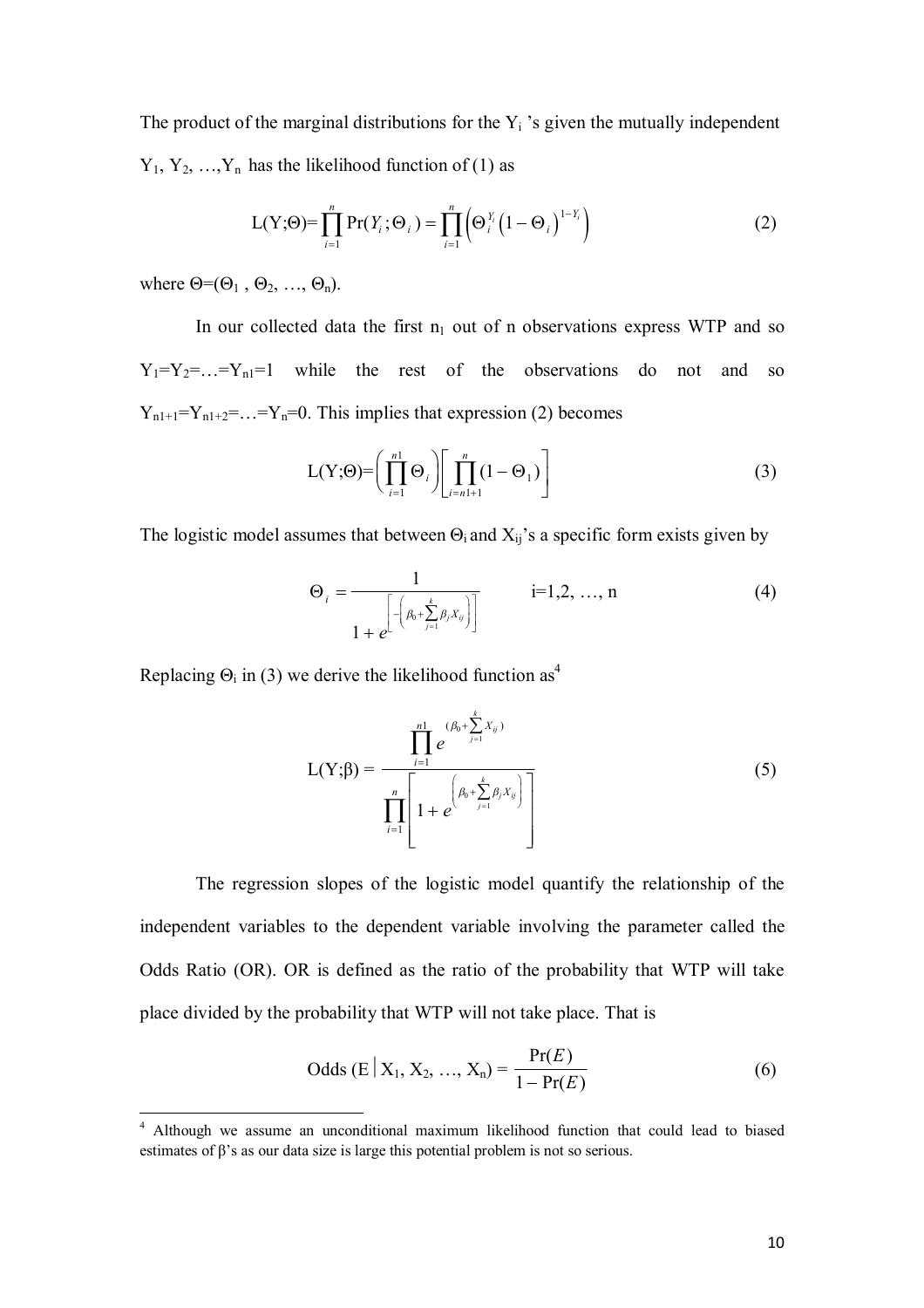The logit form of the model is a transformation of the probability  $Pr(Y=1)$  that is defined as the natural log of the odds of the event  $E(Y=1)$ . That is

logit [Pr(Y=1)]=log<sub>e</sub>[odds (Y=1)]=log<sub>e</sub> 
$$
\left[ \frac{Pr(Y=1)}{1 - Pr(Y=1)} \right]
$$
 (7)

#### **5. Empirical Results**

#### **5.1. Respondents' profile and reliability analysis**

As already mentioned, respondents were asked on their stand against blue flags. The majority of them (71%) showed knowledge about the blue flag program and were concerned about the existence (84%) of a blue flag award. However, only 65% of the respondents preferred beaches with blue flag award. Table 1 presents the descriptive statistics of respondents' basic socioeconomic characteristics.

|                                  | Observations | Mean         | Standard  |
|----------------------------------|--------------|--------------|-----------|
|                                  |              |              | Deviation |
| Gender $(\% )$                   | 300          | Male (56.5%) |           |
| Age (years)                      | 298          | 28,62        | 11.0032   |
| Education level (years)          | 300          | 13.54        | 2.65      |
| Mean Monthly income $(\epsilon)$ | 300          | 967.71       | 563.25    |
| Past Payment                     | 300          | 0.09         | 0.287     |
| WTP Amount $(\epsilon)$          | 288          | 27.5         | 14.4      |
| Dichotomous WTP                  | 299          | 0.4013       | 0.491     |
| Family members                   | 300          | 3.0533       | 1.602     |

 **Table 1:** Descriptive statistics of respondents' basic socioeconomic characteristics

Environmental concerns have rapidly grown and many times focus on environmental attitudes that affect people's ecological behavior. For these reasons we try to have more information about respondents' awareness and knowledge of environmental problems. Only 39.2% of the participants in this research took part in the past into volunteering activities for environmental protection, mainly by their participation in local recycling actions (65.1%) or by using recycled items (28.6%) or cleaning coastal zones (13%).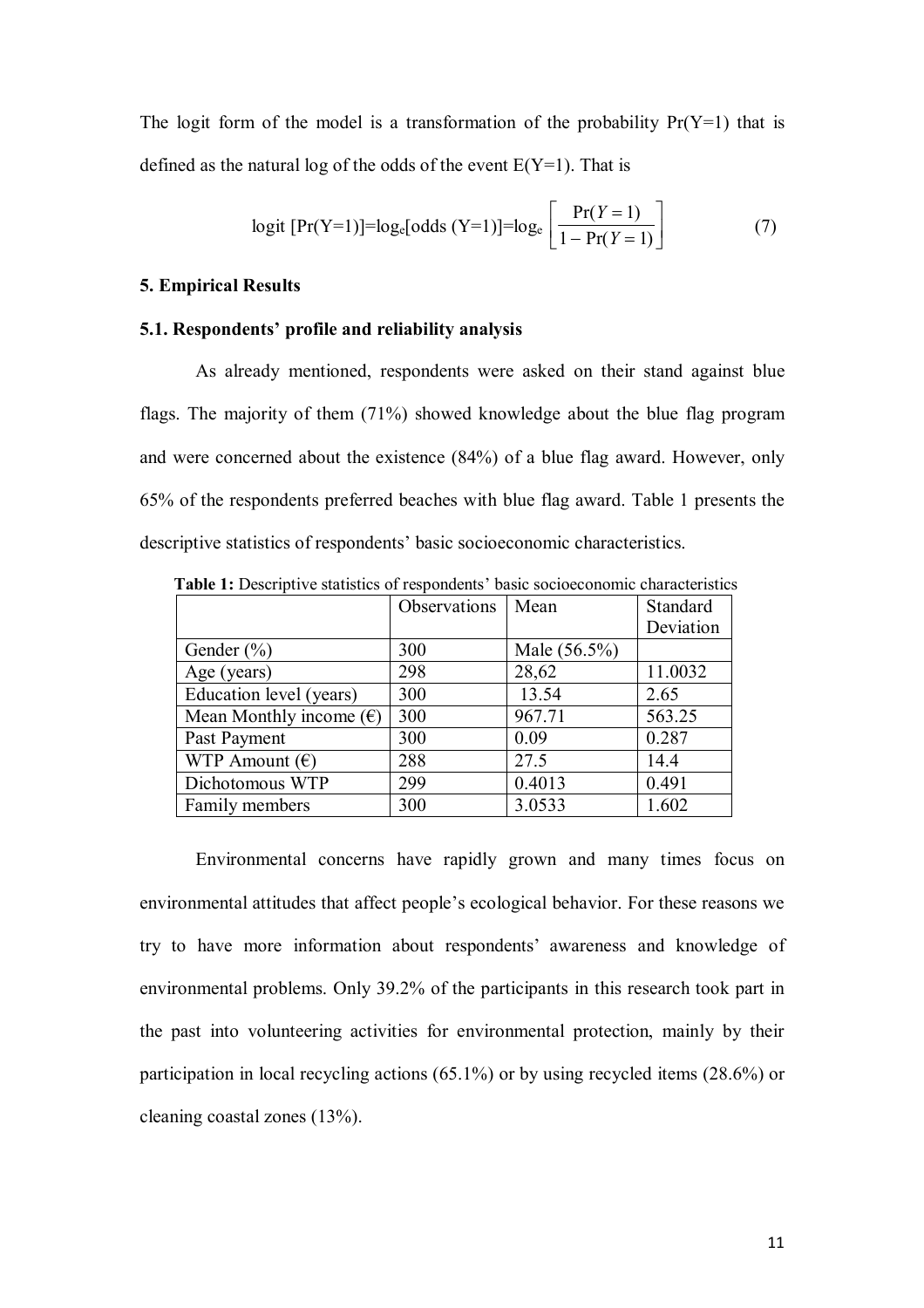All respondents were asked to rate their level of agreement with a series of statements about causes of water resources degradation and then to choose the most important of them. According to the results in Table 2, the most popular reasons of water resources quality degradation were the wastes produced from various agricultural establishments. Agricultural wastes include both natural (organic) and non-natural wastes.

| (Number of respondents and $\%$ ) |               |  |  |
|-----------------------------------|---------------|--|--|
| Microbial pollution               | $160(53.2\%)$ |  |  |
| Toxic substances                  | 179 (59.2%)   |  |  |
| Eutrophication                    | $77(25.6\%)$  |  |  |
| Oil slicks                        | 178 (59.1%)   |  |  |
| Inert waste                       | $80(26.6\%)$  |  |  |
| Landslides and                    | 191 (63.5%)   |  |  |
| Urban wastewater                  | 88 (29.2%)    |  |  |
| Stock-farming wastes              | 179 (59.5%)   |  |  |
| Agricultural waste                | 209 (69.4%)   |  |  |
| Industrial wastes                 | 68 (22.6%)    |  |  |
| Thermal pollution                 | 63 $(20.9\%)$ |  |  |
| Nuclear waste                     | 90 (29.9%)    |  |  |
| Climate change                    | 89 (29.6%)    |  |  |
| Population growth                 | $2(0.7\%)$    |  |  |

**Table 2**: Causes of water resources degradation (Number of respondents and %)

Table 3 presents the responses to WTP question. The 6.33% were willing to pay at the lowest price of  $5\epsilon$ , but as the price bid increases, the percentage of WTP decreases and at the highest price bid of 50€ only 2.33% were willing to pay. The low rate of affirmative bit amount in all respondent groups is in line with previous studies (Cummings and Taylor 1999; Giraud et al., 1999; Subade, 2005).

On the other hand, respondents who stated a positive WTP were asked to distribute this amount among the Blue Flag criteria for a beach awarding. Table 4 shows how the aggregate total WTP for all respondents was distributed between water quality for swimming, environmental education and information, environmental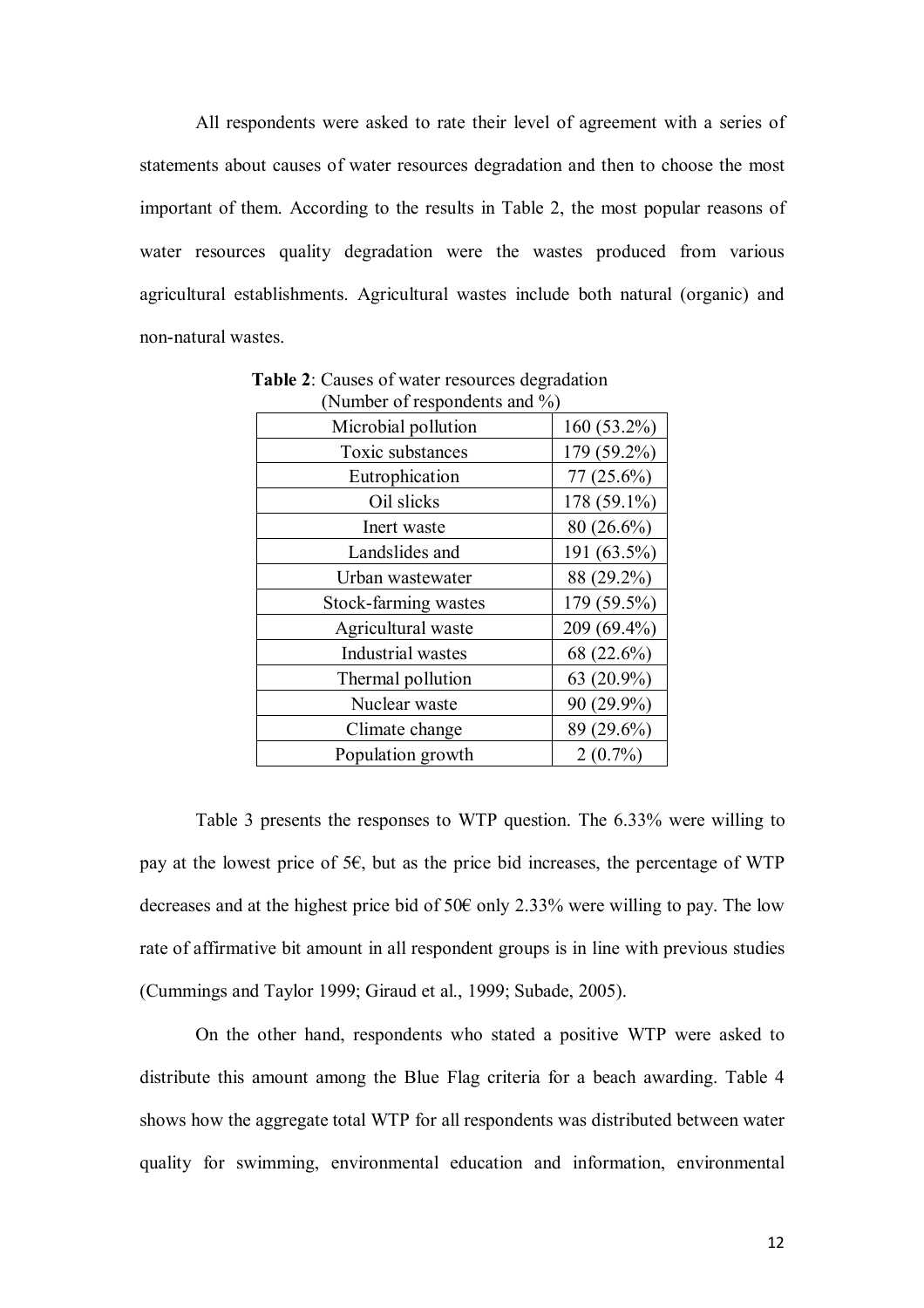management and safety and services. The total (100%) of responders WTP was given for water quality and environmental management; that is the only two criteria related with environmental quality improvement or protection.

|                  | $\frac{1}{2}$ and $\frac{1}{2}$ . Respondents $\frac{1}{2}$ |              |  |  |
|------------------|-------------------------------------------------------------|--------------|--|--|
|                  | WTP Reply                                                   |              |  |  |
| <b>Bid Price</b> | No                                                          | Yes          |  |  |
| 5.00             | 11 (3.67%)                                                  | 19 (6.33%)   |  |  |
| 10.00            | 16 (5.33%)                                                  | 14 (4.67%)   |  |  |
| 15.00            | 18 (6.00%)                                                  | $12(4.00\%)$ |  |  |
| 20.00            | 14 (4.67%)                                                  | $16(5.33\%)$ |  |  |
| 25.00            | $16(5.33\%)$                                                | 14 (4.67%)   |  |  |
| 30.00            | 20 (6.67%)                                                  | $10(3.33\%)$ |  |  |
| 35.00            | 18 (6.00%)                                                  | $12(4.00\%)$ |  |  |
| 40.00            | 22 (7.33%)                                                  | 8(2.67%)     |  |  |
| 45.00            | 22 (7.33%)                                                  | 8(2.67%)     |  |  |
| 50.00            | 23 (7.67%)                                                  | $7(2.33\%)$  |  |  |
| <b>Total</b>     | 179 (60.00%)                                                | 120 (40%)    |  |  |

 **Table 3:** Respondents' WTP

**Table 4:** Total WTP to blue flag criteria (number of respondents and %)

|       | <b>Water Quality</b> | Environmental<br>Education and<br>Information | Safety and<br>Services | Environmental<br>Management |
|-------|----------------------|-----------------------------------------------|------------------------|-----------------------------|
| $0\%$ | $2(1.7\%)$           | $3(2.5\%)$                                    | $5(4.2\%)$             | $7(5.8\%)$                  |
| $2\%$ |                      | $1(0.8\%)$                                    |                        |                             |
| 5%    | $2(1.7\%)$           | $7(5.8\%)$                                    | $9(7.5\%)$             | $5(4.2\%)$                  |
| 8%    |                      |                                               | $1(0.8\%)$             |                             |
| 10%   | 11 (9.2%)            | 30(25%)                                       | 30(25%)                | 25 (20.8%)                  |
| 15%   | $3(2.5\%)$           | $5(4.2\%)$                                    | $9(7.5\%)$             | $4(3.3\%)$                  |
| 20%   | 15 (12.5%)           | 24 (20%)                                      | 33 (27.5%)             | 28 (23.3%)                  |
| 25%   | $9(7.5\%)$           | 14(11.7%)                                     | $10(8.3\%)$            | 14 (11.7%)                  |
| 30%   | $17(14.2\%)$         | $17(14.2\%)$                                  | 15 (12.5%)             | 18 (15 %)                   |
| 35%   | $1(0.8\%)$           | $1(0.8\%)$                                    | $1(0.8\%)$             | $1(0.8\%)$                  |
| 40%   | 20 (16.7%)           | $7(5.8\%)$                                    | $1(0.8\%)$             | $12(10\%)$                  |
| 45%   |                      | $1(0.8\%)$                                    |                        |                             |
| 50%   | 21 (17.5%)           | $7(5.8\%)$                                    | $5(4.2\%)$             | $2(1.7\%)$                  |
| 60%   | $10(8.3\%)$          | $2(1.7\%)$                                    |                        |                             |
| 65%   | $1(0.8\%)$           |                                               |                        | $1(0.8\%)$                  |
| 70%   | $4(3.3\%)$           | $1(0.8\%)$                                    | $1(0.8\%)$             | $2(1.7\%)$                  |
| 80%   | $2(1.7\%)$           |                                               |                        |                             |
| 100%  | 2(1.7%)              |                                               |                        | $1(0.8\%)$                  |

In this study the Principal Components Analysis (PCA) was used as a tool for measuring different public perceptions needs and preferences with regard to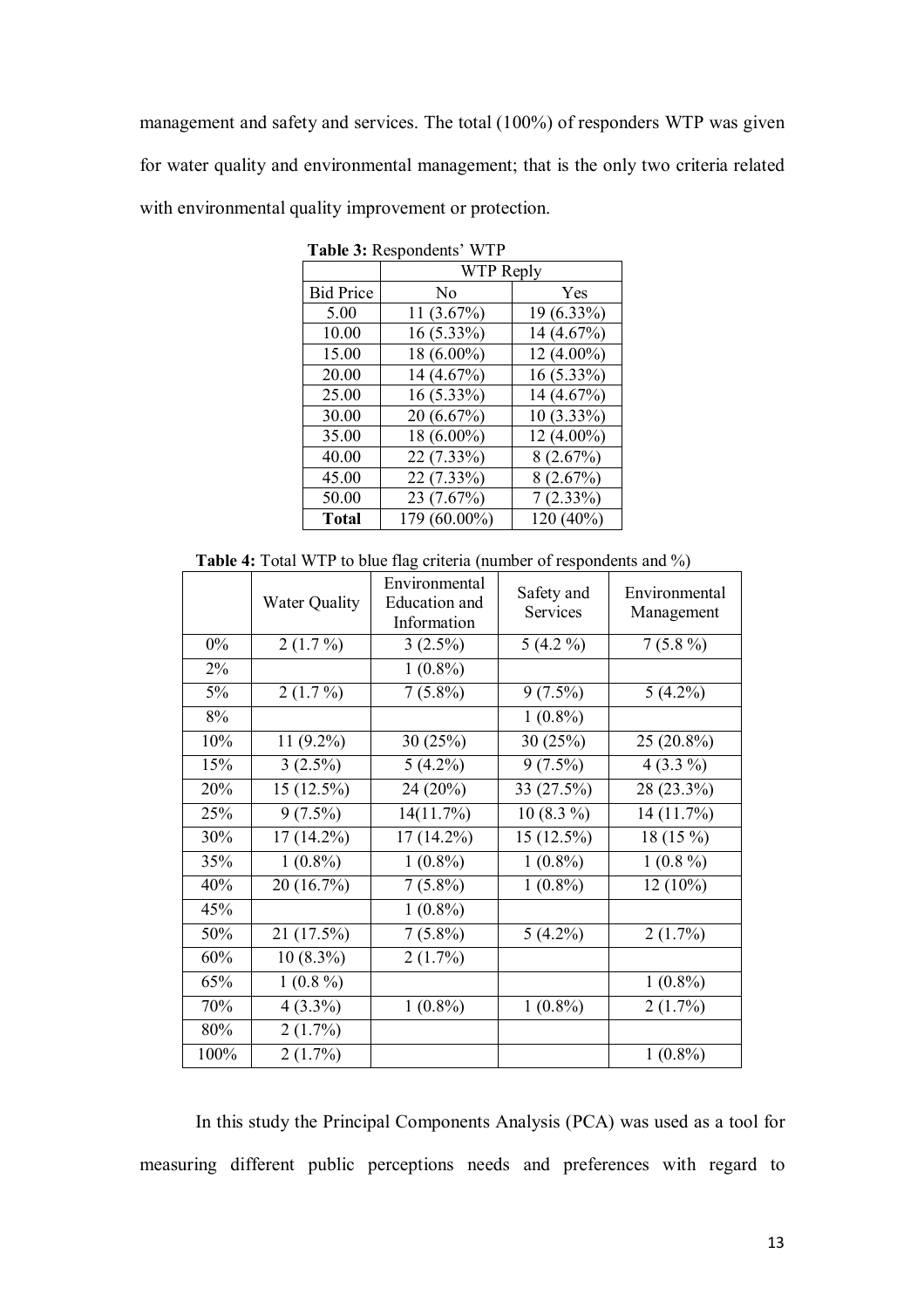improvement of coastal zone quality. It is valuable to coastal managers and can be effectively used to plan environmental management and develop sustainable tourism if we know how users perceive beach quality. For that reason respondents were asked to indicate the importance of different reasons for saying yes to the CV scenario.

Specifically, for this reason respondents were asked to indicate on a five-point Likert scale (Not at all, Not Much, Fairly, Much, Very Much) for each topic (Babbie, 1989) their opinion for the importance of 22 reasons for saying yes to CV scenario. The 22 reasons were chosen according to the four criteria for awarding a beach with blue flag award. Reliability analysis of the question revealed that Cronbach-*a* was 0.87 (Table 5).<sup>5</sup> The PCA has extracted three factors explaining 57.8 % of the fluctuation of the total variance (Table  $5)^6$ . The Kaiser-Meyer-Olkin (KMO) criterion for sampling adequacy was equal to 0.789 and the Bartlett's test of sphericity was equal to 1031.42 (with a P-value of 0.000).

The results of PCA indicate that the respondents were able to clearly distinguish between the three criteria from the set of items provided. The first factor identified by the respondents was the most important, explaining 32.95 % of the total variation in the data and can be called «beach and environment protection». For responders saying yes to CV scenario this is the best way to ensure protection of coastal zone, water and environment quality. All items, except one, are related to the protection of coastal zone. Respondents were willing to pay mainly because they want to protect the quality of natural environment and the entire ecosystem. Taking into

ı

<sup>5</sup> The reliability level of Cronbach-*a* that is nsidered to be satisfactory, depends on the stage of a research and the targets of the researcher. Usually indexes are considered to be satisfactory when they are higher than  $0.6$  ( $\alpha$ > $0.6$ ) (Malhotra, 2008) or 0.7 (Nunnaly, 1978).

<sup>&</sup>lt;sup>6</sup> Components with eigenvalues greater than 1 were considered and solutions with three and more components were examined. A three component solution was eventually used, as at this level the number of extracted factors is a function of the point where the total variance explained starts to level off (Addams, 2000).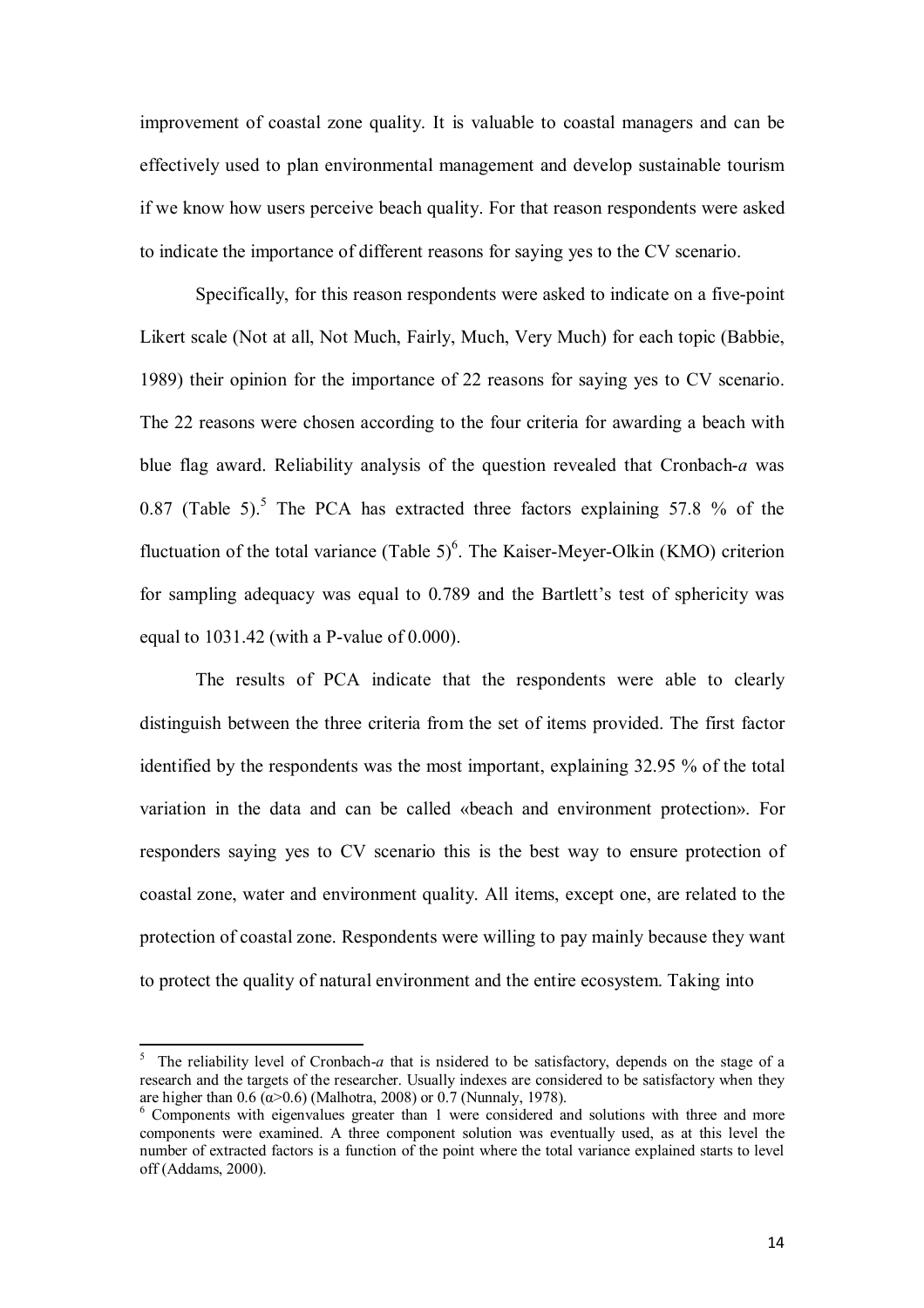|                                                                                                 |                    | Components                  |               |                  |
|-------------------------------------------------------------------------------------------------|--------------------|-----------------------------|---------------|------------------|
|                                                                                                 | Beach and          | Facilities &                | Environmental |                  |
|                                                                                                 | environment        | Tourist                     | management    | Commu-           |
|                                                                                                 | protection<br>0.80 | development                 |               | nalities<br>0.32 |
| $Q(17)$ To protect the coastal beaches                                                          |                    |                             |               |                  |
| $Q(3)$ For continually monitoring the coastal<br>zone quality                                   | 0.75               |                             |               | 0.51             |
| $Q(16)$ For the possibility of adopting protecting                                              | 0.75               |                             |               | 0.63             |
| measures on coastal zone (like fine)                                                            |                    |                             |               |                  |
| $Q(22)$ To protect the natural ecosystem on<br>coastal zone                                     | 0.67               |                             |               | 0.45             |
| $Q(11)$ To offer to society by protecting the<br>natural environment                            | 0.61               |                             |               | 0.45             |
| Q (10) For the beauty of the coastal zone                                                       | 0.57               |                             |               | 0.25             |
| $Q(4)$ To protect natural fish populations                                                      | 0.52               |                             |               | 0.55             |
| $Q(9)$ To construct information center about<br>natural environment and recreation facilities   | 0.488              |                             |               | 0.50             |
| $\overline{Q(18) \text{ To take part in a well environment}}$<br>management program             | 0.46               |                             |               | 0.37             |
| $Q(6)$ To develop local economy through the<br>protection of natural fish populations           | 0.37               |                             |               | 0.41             |
| $Q(15)$ To ensure safety precautions to be posted<br>at the marina                              |                    | 0.72                        |               | 0.45             |
| $Q(7)$ To develop marine recreation activities in<br>the future                                 |                    | 0.71                        |               | 0.56             |
| $Q(13)$ To construct a camp in coastal zone                                                     |                    | 0.68                        |               | 0.54             |
| $Q(12)$ To adopt safety measures in place to<br>protect beach users (lifesavers patrol beaches) |                    | 0.66                        |               | 0.53             |
| $Q(14)$ To adopt safety measures in place to<br>protect beach users (first aid equipment)       |                    | 0.63                        |               | 0.60             |
| $Q(5)$ To adopt sustainable tourism programs                                                    |                    | 0.52                        |               | 0.58             |
| $Q(1)$ To exist maps on the beach indicating<br>different facilities                            |                    | 0.50                        |               | 0.66             |
| $Q(2)$ To ensure requirements and standards for<br>excellent bathing water quality              |                    |                             | 0.65          | 0.40             |
| $Q(8)$ To ensure requirements and standards for<br>excellent quality of natural environment     |                    |                             | 0.64          | 0.44             |
| $Q(19)$ For the possibility of utilizing in the<br>future some products unknown today           |                    |                             | 0.63          | 0.46             |
| $Q(20)$ To contribute in a sustainable<br>management program for coastal zone                   |                    |                             | 0.60          | 0.35             |
| $Q(21)$ To offer environmental education<br>activities and developing research programs on      |                    |                             | 0.43          | 0.50             |
| coastal zone                                                                                    | 6.15               | 2.46                        | 1.91          |                  |
| Eigenvalues<br>Cronbach's a                                                                     | 0.84               | 0.78                        | 0.64          |                  |
|                                                                                                 |                    | 57.81                       |               |                  |
| Total Variance explained (%)                                                                    |                    | 0.87                        |               |                  |
| Total Cronbach's a                                                                              |                    | 0.79                        |               |                  |
| Kaiser-Meyer-Olkin Measure                                                                      |                    |                             |               |                  |
| Bartlett's Test of Sphericity                                                                   |                    | $\chi^2$ = 1031.42 df = 231 | $Sig. = .000$ |                  |

**Table 5:** Rotated Component Matrix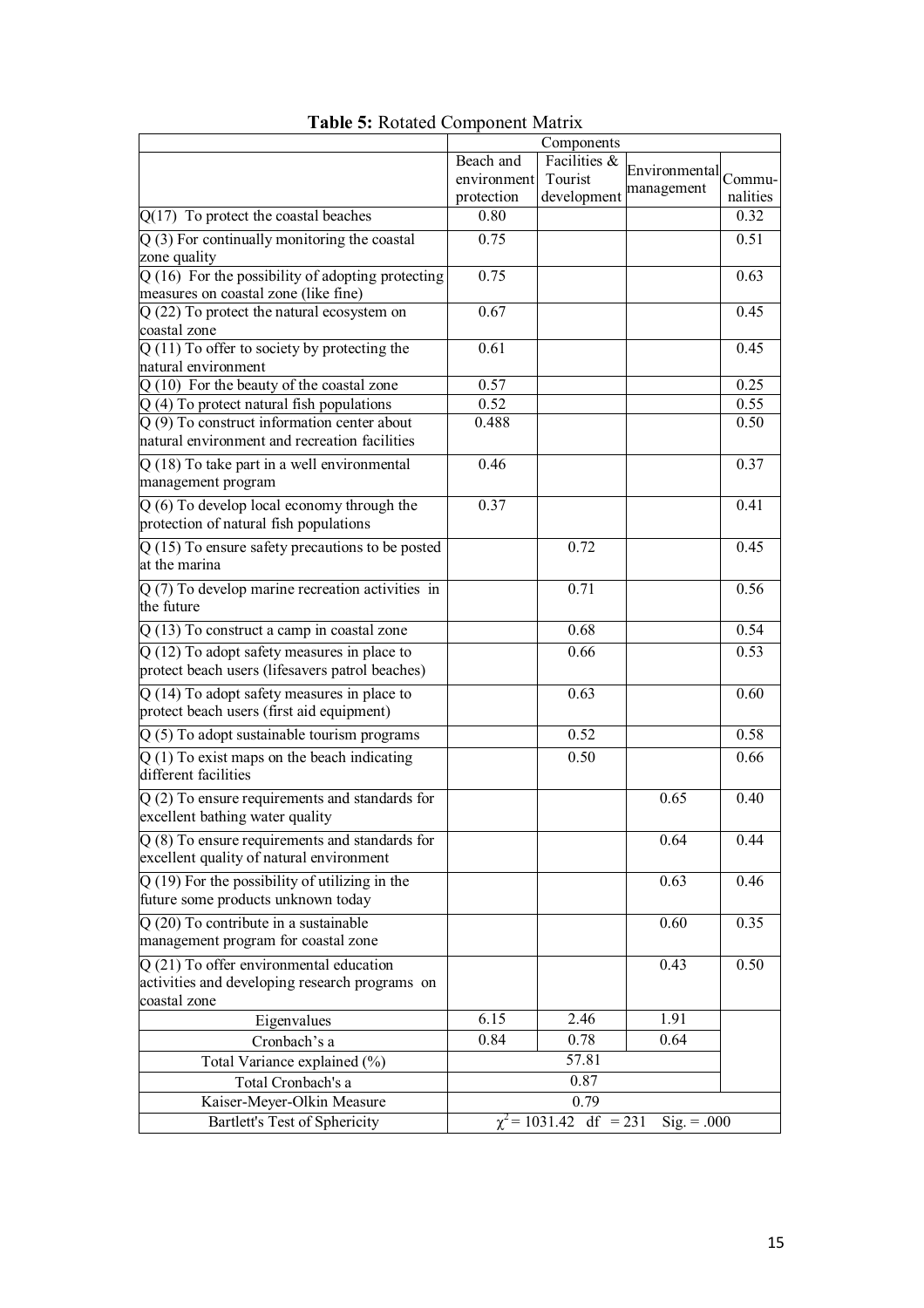account the items of the first factor we can assume that it mainly refers to the existence value of the coastal zone. The classification existence value in the first place shows the importance of the coastal zone for their recreational uses.

The high percentage of variance of this factor shows that it plays the main role in users' decision to pay for the coastal zone. Existence value arises from the benefit an individual derives from knowing that a resource exists or will continue to exist, regardless of the fact that (s)he has never seen or used the resource, or intends to see or use it in the future. Ecosystems may be valued differently according to the type of value being activated, so there are two types of values, instrumental and intrinsic values.

According to O'Neill (1992) intrinsic value is used as a synonym for a noninstrumental value. Nature has both intrinsic and instrumental values. Vilkka (1997) claims that nature has an intrinsic value when it is valuable for itself and an instrumental when it is valuable to people and contributes to their well-being. On the other hand, Pearce and Turner (1990) point out that the existence value stems from different forms of altruism. According to Turner (1999) existence value is a special form of altruism. For some environmental economists existence values are not only derived from altruism but sometimes stem from the knowledge about resource existence related to the use by other people (Kolstad, 2000), and environmental responsibility (Bishop and Welsh, 1992). Randall (1986) points out that existence value has traditionally been associated with unique natural phenomena threatened with irreversible damage.

The second factor that was identified by the participants in the research was named "facilities and tourist development". All items of the second factor were related to the existence of a tourist development and emergency plan. Safety and

16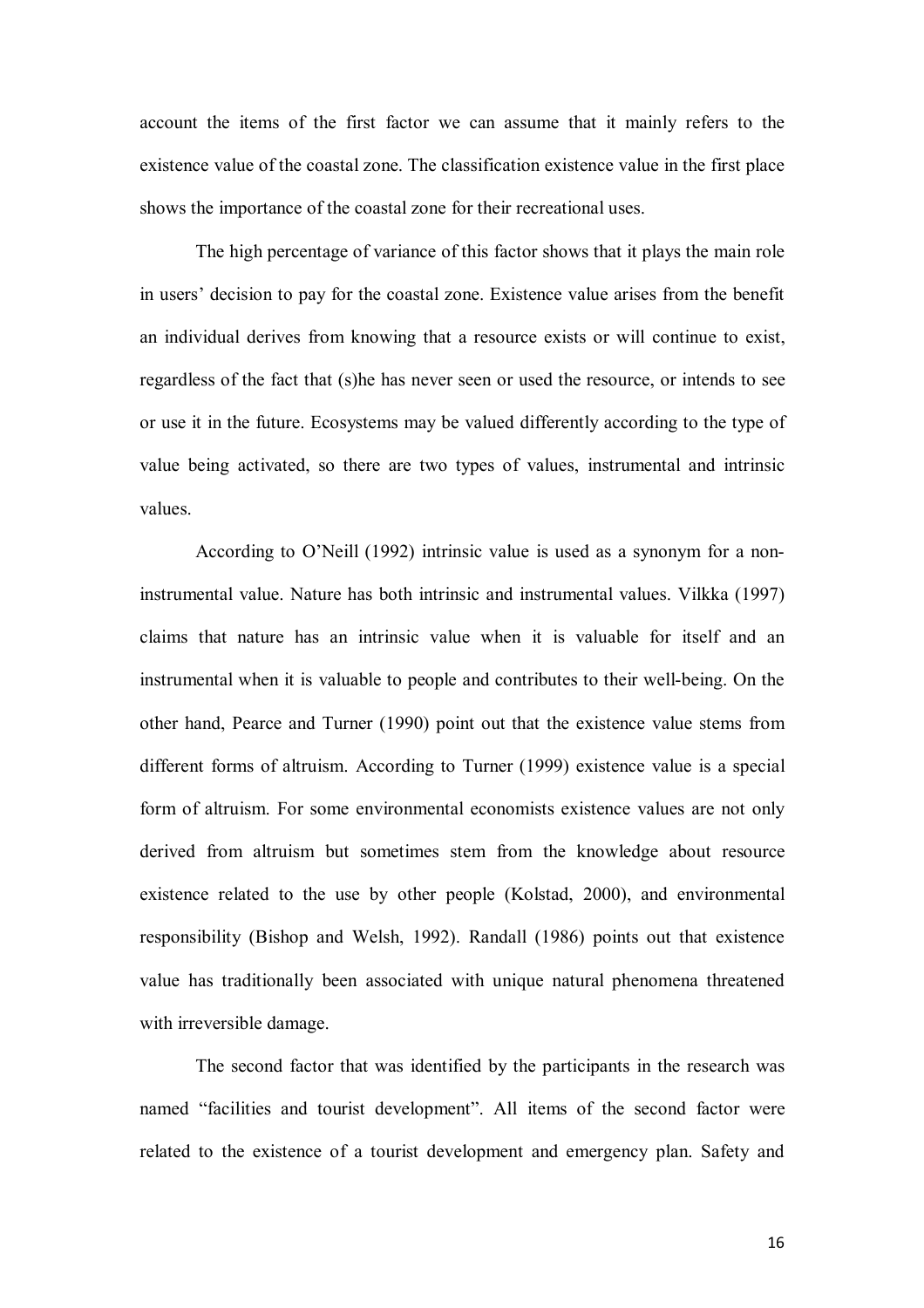services is also one of the four criteria for awarding a coastal zone with the blue flag award and the second reason for the respondents saying yes to a CV scenario. Tourism development, first-aid and lifesaving equipment are related to the direct use value of coastal zone. Direct use values refer to the economic dimension of coastal resources and indicate people's WTP for benefits provided by them or the level of compensation they would expect for the loss of those benefits. The fact that the target group of this research was recreational users made their results more predictable because they have a more instrumental relation to the area and are quite familiar with its value so it is easy for them to identify the direct use value.

According to Pearce and Moran (1994), direct use value is derived from the direct personal use of the environment and is associated with benefits that are derived from fish, agriculture, fuel wood, recreation, transport, wildlife harvesting, peat/energy, vegetable oils, dyes, fruits, etc. This suggests that different ecosystems may be valued differently according to the type of value being activated. This is expected because this type of value holds to the environment by people who have consumptive or non-consumptive use of them like hunters, fishermen, climbers, recreational users etc (Prato, 1998). As environment's instrumental value is a measure of how it can offer benefits to humans, unlike intrinsic value, depends on its rarity or "naturalness" (O'Neill, 1992) and it is expected that respondents value high the recreational use of coastal zone.

The third factor was called "environmental management" and it was associated with the management of coastal zone to ensure a level of water and environment quality. We can say that all the items that load to third factor, except the last one, were components of indirect use value of the coastal zone. Functional value describes the indirect services of the coastal zone. Indirect-use values associated with

17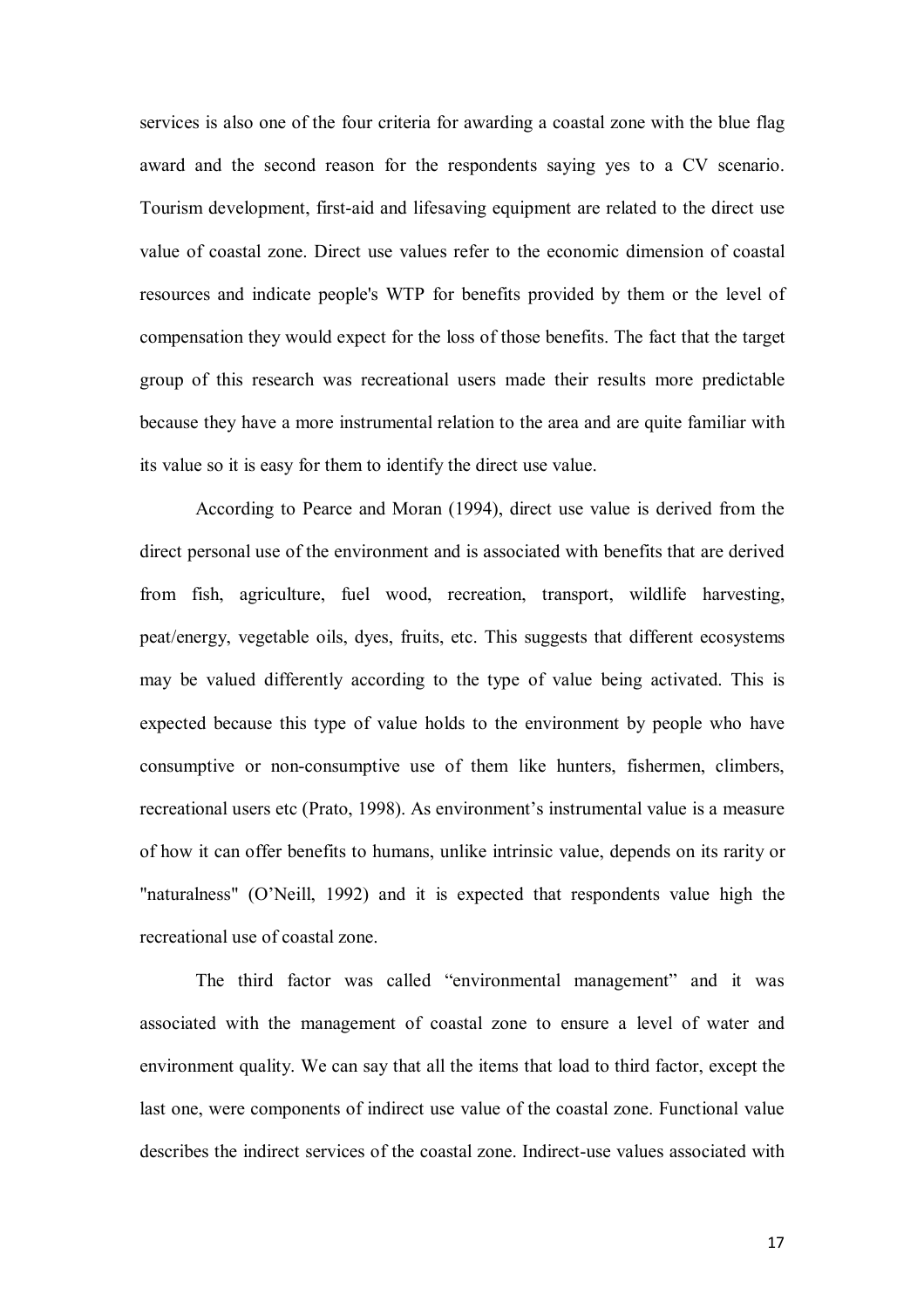water resources include biological support, climate modulation, and global life support. Indirect use values, also known as functional values, can be described as the benefits indirectly enjoyed by people as a result of the primary ecological function of a given resource.

#### **5.2 Econometric results**

As our interest is in terms of the main effects we have ignored possible interactions. Working with the most statistically significant variables we ended up to the following OLS and logit model formulations:

**OLS** WTP=  $\beta_0 + \beta_1$  Age  $+\beta_2$  Years of Education  $+\beta_3$  Income  $+\beta_4$  Coast Protection + + $\beta_5$  Coast Development +  $\beta_6$  Coast Management +  $\varepsilon_1$ 

**LOGIT**  $[Pr(Y=1)] = \beta_0 + \beta_1$  Gender +  $\beta_2$  Years of Education +  $\beta_3$  Income +

#### + $\beta_4$  Past Payment + $\varepsilon_1$

where in the OLS formulation WTP represents the amount respondents are willing to pay; Y in the logit formulation denotes the dependent variable as 1 for expressing WTP and 0 for no WTP. The explanatory variables are Age representing the age of the respondents, Gender (taking the values 0, 1), years of education, income and past payment. The three factors extracted in the PCA are represented by the variables coast protection, coast development and coast management. The results of the fitted models are presented in Table 6.

 Specifically, the results of the OLS model are presented in the first column. The signs of the variables are as expected and according to the economic theory. Note that the constant term and the variables income and Factor 2 (coast development) are significant in all the usual statistical levels (0.01, 0.05 or 0.1). The variables years of education, Factor 1 (coast protection) and Factor 3 (coast management) are statistically significant at the levels of 0.05 and 0.1 while the variable Age is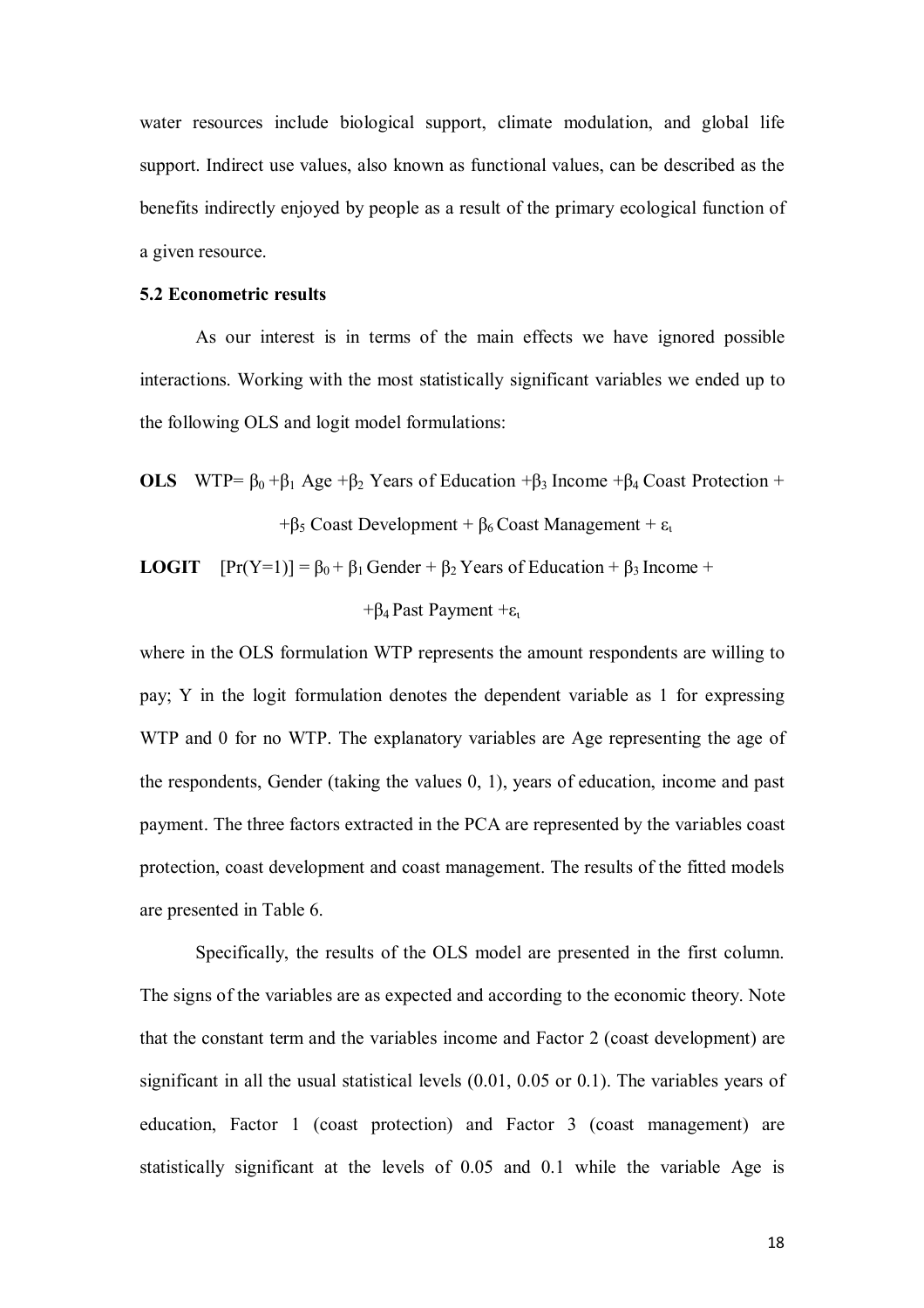statistically significant at the 0.1 level. A number of diagnostic tests were performed testing first for normality (Jarque-Bera), next for heteroskedasticity (Breusch-Pagan-Godfrey, Glejser and White) and finally for specification error (RESET). In all cases there is no problem with this specific model formulation.

 Next we move to the results of the logit model. Relying on the fitted model and the information provided we may compute the estimated odds ratio for WTP according to the variables used. The adjusted odds ratio in the case of past payment is 3.15 and in the education years 1.1. This implies that the odds of expressing WTP is about 3.15 and 1.1 times higher for an individual with past payment and an additional year of education respectively.

We may also compute the percentage change in the odds  $\pi$  =  $=$ =  $Pr(Y = 1)$  $Pr(Y = 0)$ *Y Y* 1 0 for

every 1 unit in  $X_i$  holding all the other  $X$ 's fixed. This means that in relation to the variable Past Payment the odds of expressing WTP increases by 15% ceteris paribus. Similarly, in the case of the variable Education Years the WTP increases by 11% for individuals with an additional year of education holding constant the rest of the variables. It is worth to comment that the percentage change in the odds for a monetary unit in income is tiny  $(0.0031\%)$ .

 Concerning the individual statistical significance of the β estimates it can be seen that the constant term and the variables Gender and Income are significant in all the usual statistical levels (0.01, 0.05 or 0.1). The variable Past payment is statistically significant at the level of 0.05 and 0.1 while the variable Education Years is statistically significant at the 0.1 level. The overall significance of the model is given by  $X^2$ =43.76 with a significance level of P=0.000 and 4 degrees of freedom. Based on this value we can reject H<sub>0</sub> (where H<sub>0</sub>: β<sub>0</sub>= β<sub>1</sub>= β<sub>2</sub>=β<sub>3</sub>=β<sub>4</sub>=0) and conclude that at least one of the  $\beta$  coefficients is different from zero ( $X^2_{0.05,4}$ =9.488). The Hosmer and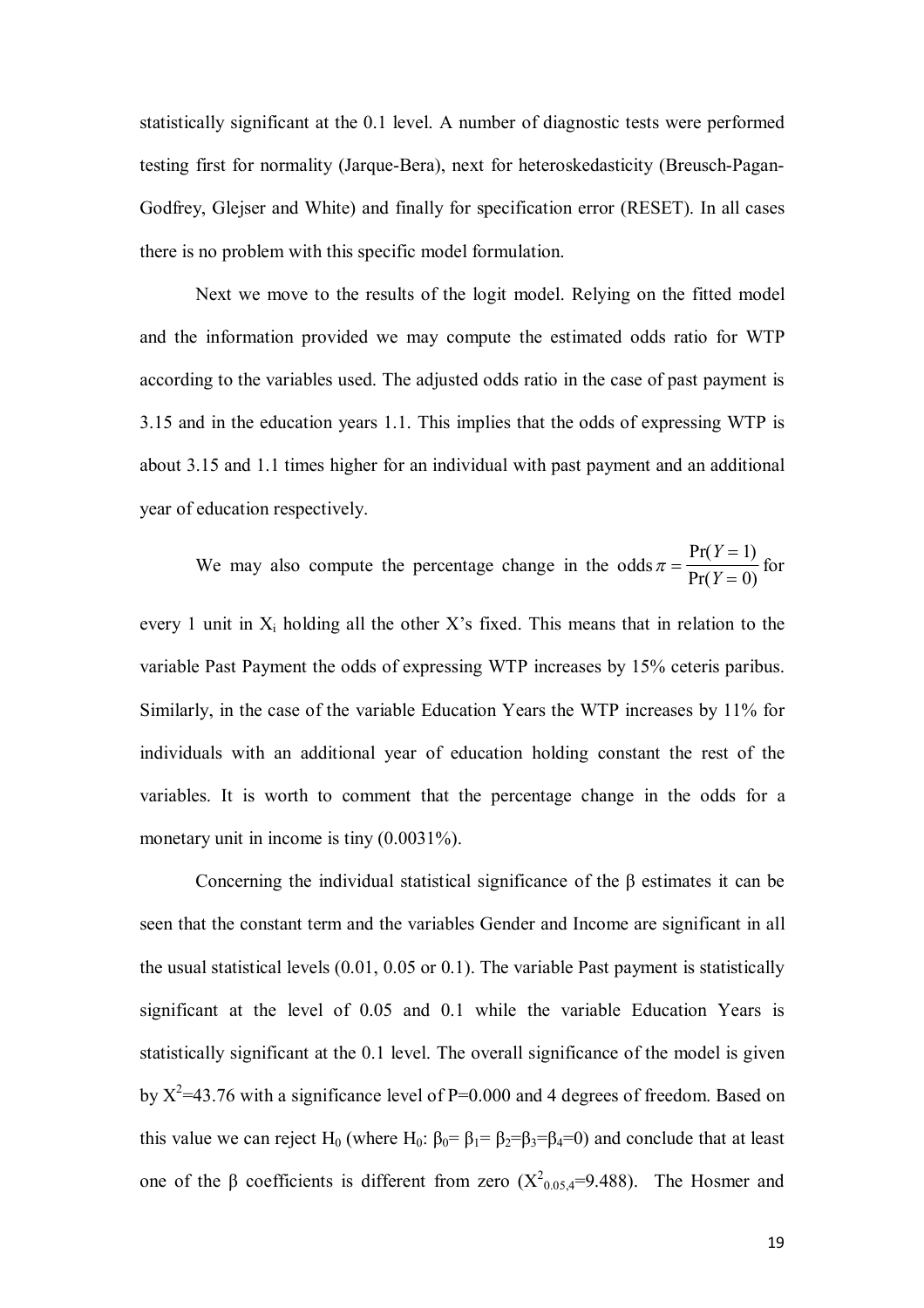Lemeshow value equals to 9.5624 (with significance equal to 0.2971). The nonsignificant  $X^2$  value indicates a good model fit in the correspondence of the actual and predicted values of the dependent variable.

|                          | <b>OLS</b>          | Logit       |                   |
|--------------------------|---------------------|-------------|-------------------|
|                          |                     | Estimates   | Marginal effects  |
| Constant                 | 18.1971             | $-4.422$    |                   |
|                          | (3.098)             | $(-5.3964)$ |                   |
|                          | [0.0025]            | [0.0000]    |                   |
| Age                      | $-0.4071$           |             |                   |
|                          | (1.769)             |             |                   |
|                          | [0.0799]            |             |                   |
| Gender                   |                     | 0.9244      | 2.5203            |
|                          |                     | (3.1842)    |                   |
|                          |                     | [0.0015]    |                   |
| <b>Education Years</b>   | 0.1327              | 0.09778     | 1.1027            |
|                          | (2.52)              | (1.81)      |                   |
|                          | [0.0120]            | [0.0703]    |                   |
| Income                   | 0.00697             | 0.00309     | 1.0031            |
|                          | (2.849)             | (4.1164)    |                   |
|                          | [0.0053]            | [0.0000]    |                   |
| Past                     |                     | 1.14778     | 3.1512            |
| Payment                  |                     | (2.3861)    |                   |
|                          |                     | [0.0170]    |                   |
| Factor 1                 | 2.3261              |             |                   |
| (Coast                   | (1.984)             |             |                   |
| Protection)              | [0.0499]            |             |                   |
| Factor 2                 | 3.2959              |             |                   |
| (Coast                   | (2.6773)            |             |                   |
| Development)             | [0.0086]            |             |                   |
| Factor 3                 | 2.3577              |             |                   |
| (Coast                   | (2.1521)            |             |                   |
| Management)              | [0.0337]            |             |                   |
| Adjusted<br>$R^2$        | 0.33                |             |                   |
| McFadden $R^2$           |                     |             | 0.23              |
| Jarque-Bera              | 3.2071              |             |                   |
|                          | [0.2012]            |             |                   |
| Breusch-Pagan-           | 0.7526              |             |                   |
| Godfrey<br>Glejser       | [0.6087]<br>0.89779 |             |                   |
|                          | [0.4995]            |             |                   |
| White                    | 0.8652              |             |                   |
|                          | [0.6558]            |             |                   |
| <b>RESET</b>             | 0.2564              |             |                   |
|                          | [0.7981]            |             |                   |
| $LR \overline{\chi_4}^2$ |                     |             | 43.76<br>[0.0000] |
| Hosmer-Lemeshow          |                     |             | 9.5624 [0.2971]   |
|                          |                     |             |                   |

**Table 6**: Econometric results

t-statistics in parentheses and P-values in brackets.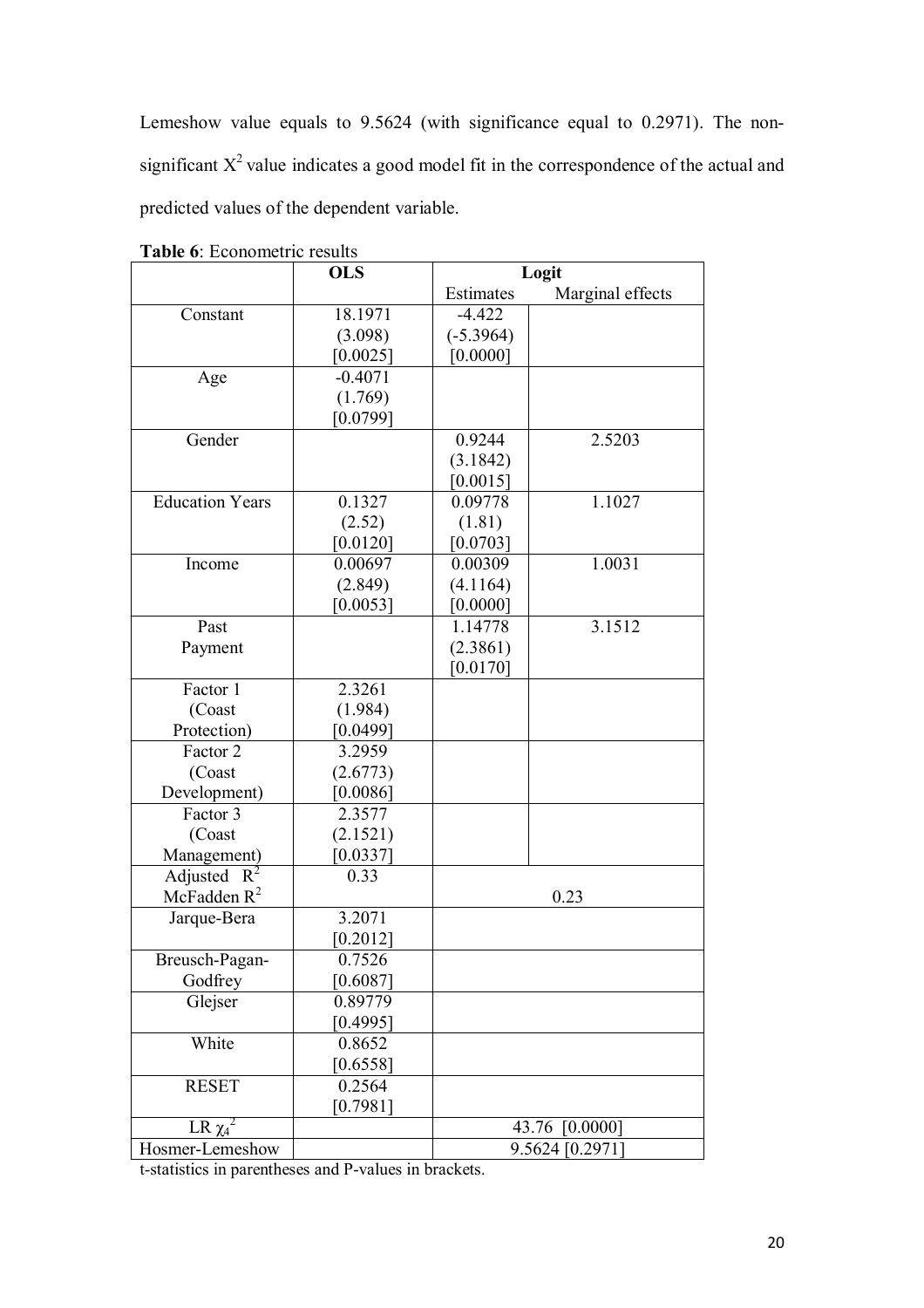#### **6. Conclusion and policy implications**

The objective of this paper was to investigate the motivations behind people's willingness to pay for coastal zone environmental and water quality improvements. Specifically, this study tried to explore the determinant factors affecting respondents' willingness to pay for coastal zone quality improvement and the award of a blue flag. Emphasis was paid to a system which takes account of differences in user preferences along coastal zone safety and environmental standards and recreation activities and tourism facilities.

In order to analyze the effect of the explanatory variables on WTP we have run different regression models. All variables included in the models to explain the WTP were also used in other similar surveys and they are justified by the economic theory. Specifically, all the variables included in the OLS model had anticipated signs. Income was expected to have a positive relation with WTP. According to Hanemann (1984) is not theoretically correct, the variable income to be included as control variable in the willingness to pay function in discrete response CV surveys.

On the other hand in many studies income was included in WTP function as elementary variable of people's behavior towards coastal zone quality (Bockstael, 1989; Whitmarsh et al., 1999). Generally, more income indicates that people would be willing to pay more. Schläpfer (2006), using a meta-analysis, explores the effect of income variable in a sample of 64 CV studies including 83 valuation scenarios and significant effects were found in only 30 valuation scenarios.

Age had a negative effect on WTP. Older people may not be able to contribute much due to several reasons like more expenditure on health, strong preference for alternative recreation activities or economic dependence after their retirements etc. The results of the survey are also in line with many other CV studies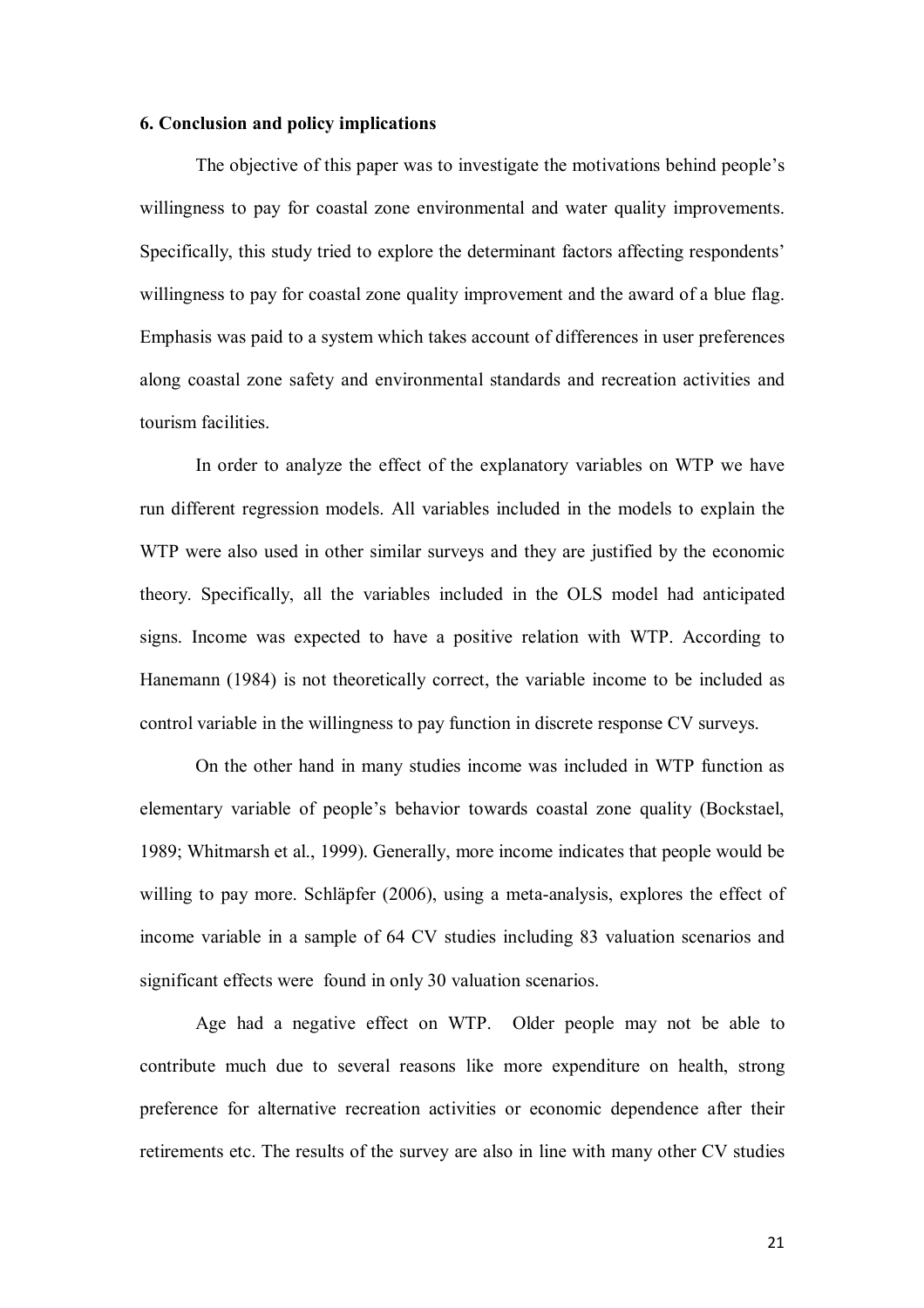(like Machado and Mourato, 1998; Landry et al., 2003). In previous studies, the age variable had both negative and positive effect on people willingness to pay.

Education impact on WTP was found to be in line with the established theory and others studies (Langford et al., 1998). So it is expected that people with higher level of education can understand the need for managing environmental resources better than other who are not well educated.

In the multiple regression model formulation three more variables were included to define respondents' environmental preferences and attitudes towards future management of coastal zone. According to our empirical results, the motivation behind WTP is mostly based on individuals' expectations for coastal area future tourism development, followed by coastal environment management and coastal zone protection. There are a great number of studies that tries to explore how beach attributes (beach access, water quality etc) influence people's WTP. According to the results people are willing to pay for improving beach water quality (Goffe, 1995; Kaoru, 1993), site facilities (Lew and Larson, 2005) and coastal access (McGonagle and Swallow, 2005).

Summarizing our findings, we may say that our study provides evidence that a great number of respondents were willing to pay for improvements in quality of coastal zones. Moreover, individual characteristics have distinctively different effects for explaining respondents' behavior against coastal zone economic valuation. The empirical results from the proposed models link use and existence values and site characteristics with individuals' opinion about economic value of coastal zone and people's total WTP. Our findings are consistent with prior expectations.

It is worth mentioning that our study is specifically aimed at generating data on the economic value of coastal zone so that decision and policy makers can better

22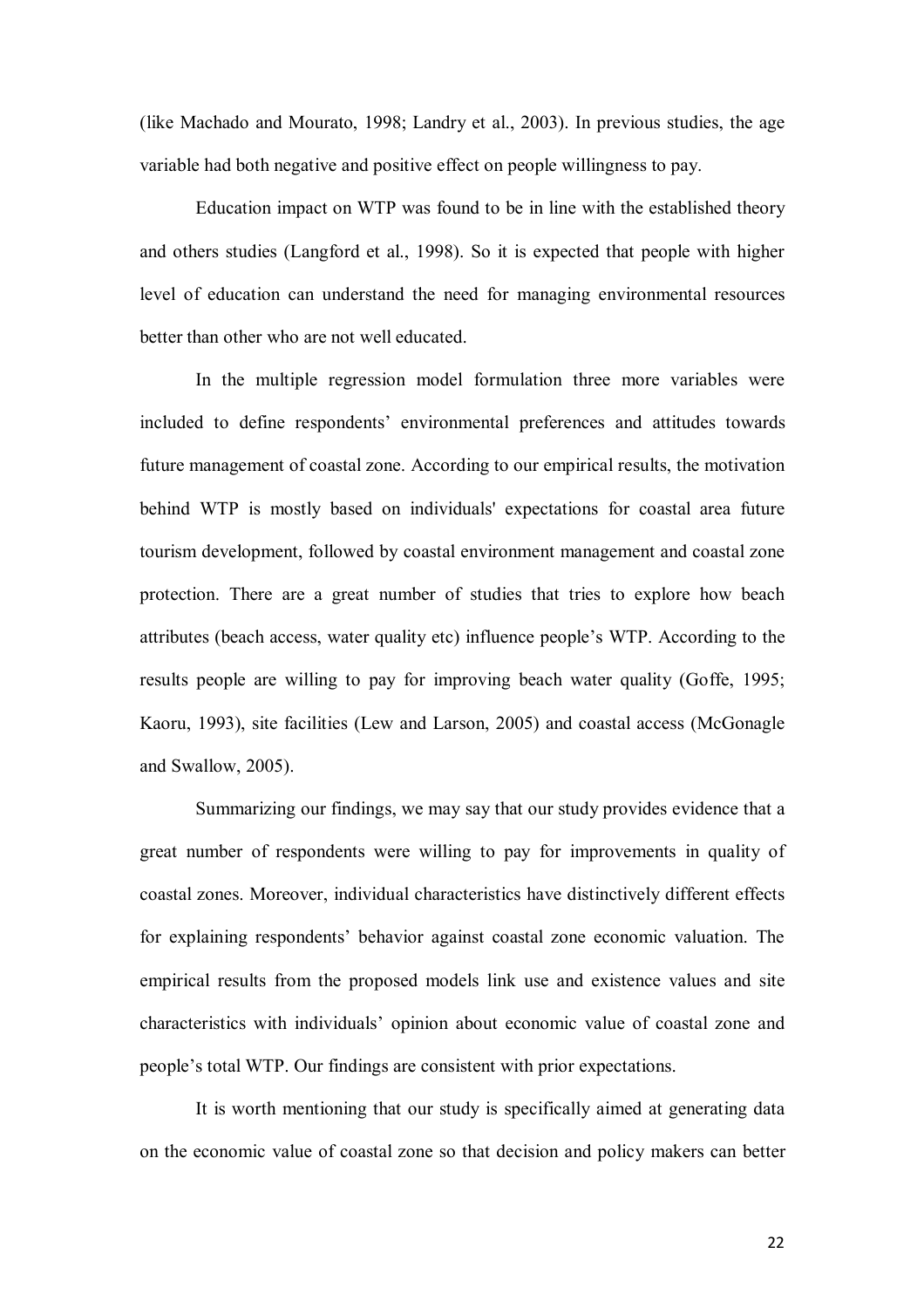determine the optimal management strategy. In other words, our study attempts to inform the process of determining a more desirable (Pareto improving) management plan, relative to the current plan, from the public point of view.

Environmental resources management must aim to establish a balance between environmental protection and economic efficiency. Decisions regarding the future management of coastal resources must be focusing on changes to the various service flows that emanate from them under alternative management strategies. The values held by society for the alternative outcomes – including environmental service flows such as recreational opportunities, fishery production and number of endangered species – are key to an understanding of which alternative will yield society the greatest net benefit.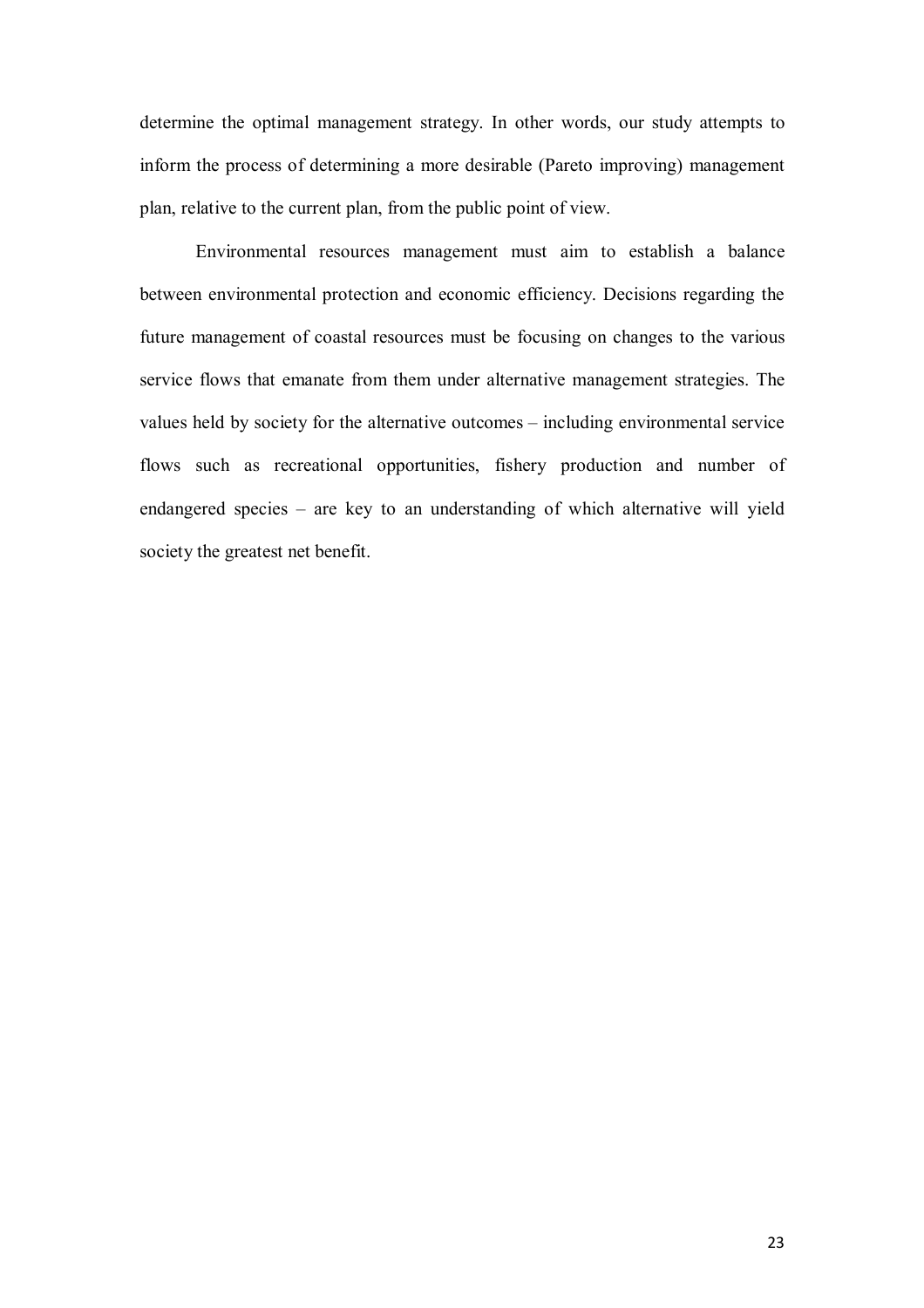#### **REFERENCES**

Addams, H. (2000). Q Methodology. Chapter 2. In: H. Addams and J. Proops. *Social Discourse and Environmental Policy: An Application of Q Methodology*. Cheltenham: Elgar.

Arrow, K., R. Solow, P. R. Portney, E. E. Leamer, R. Radner, and H. Schuman. (1993). Report of the NOAA Panel on Contingent Valuation, Federal Register, 58 (10), 4601-4614.

Atkins, J.P. and D. Burdon. (2006). An initial economic evaluation of water quality improvements in the Randers Fjord, Denmark Marine Pollution Bulletin 53 (2006) 195–204.

Barry L., van Rensburgn T.M. and Hynes S. (2011). Improving the recreational value of Ireland's coastal resources: A contingent behavioural application, Marine Policy, 35, 764–771.

Beharry-Borg, N., Hensher, D. A. and Scarpa, R. (2009). An analytical framework for joint vs separate decisions by couples in choice experiments: The case of coastal water quality in Tobago. Environmental and Resource Economics, 43(1), 95-117.

Bishop, C and Welsh P. (1992). Existence Values in Benefit-Cost Analysis and Damage Assessment, Land Economics, 68, 405-417.

Bockstael, N., Hanemann, W. and Kling, C. (1987). Estimating the value of water quality improvements in a recreational demand framework, Water Resources Research 23, 951–960.

Bockstael, N.E., K.E. McConnell, and I.E. Strand Jr. (1989). Measuring the Benefits of Improvements in Water Quality: The Chesapeake Bay, Marine Resource Economics. 6, 1-18.

Carter, R.W.G. (2002). Coastal Environments: An Introduction to the Physical, Ecological and Cultural Systems of Coastlines, London: Academic Press.

Collett, D. (1991). Modeling binary data, Chapman and Hall, London.

Cummings, G.R. and Taylor O.L. (1999). Unbiased Value Estimates for Environmental Goods: A Cheap Talk Design for the Contingent Valuation Method, American Economic Review, 89(3), 649-665.

Diamond, P. and J.A. Hausman. (1993). Contingent Valuation Measurements of Nonuse Values. In: Hausman, J.A. (1993). *Contingent Valuation. A Critical Assessment*. Elsevier Science Publishers B.V. North-Holland. Amsterdam.

Ditton, R., Graefe, A. and Fedler, A. (1981). Recreational satisfaction at Buffalo National River: Some measurement concerns. In some recent products of river recreation research (GTR NC-63, p. 9-17). St. Paul MN: North Central Forest Experiment Station, U.S. Forest Service.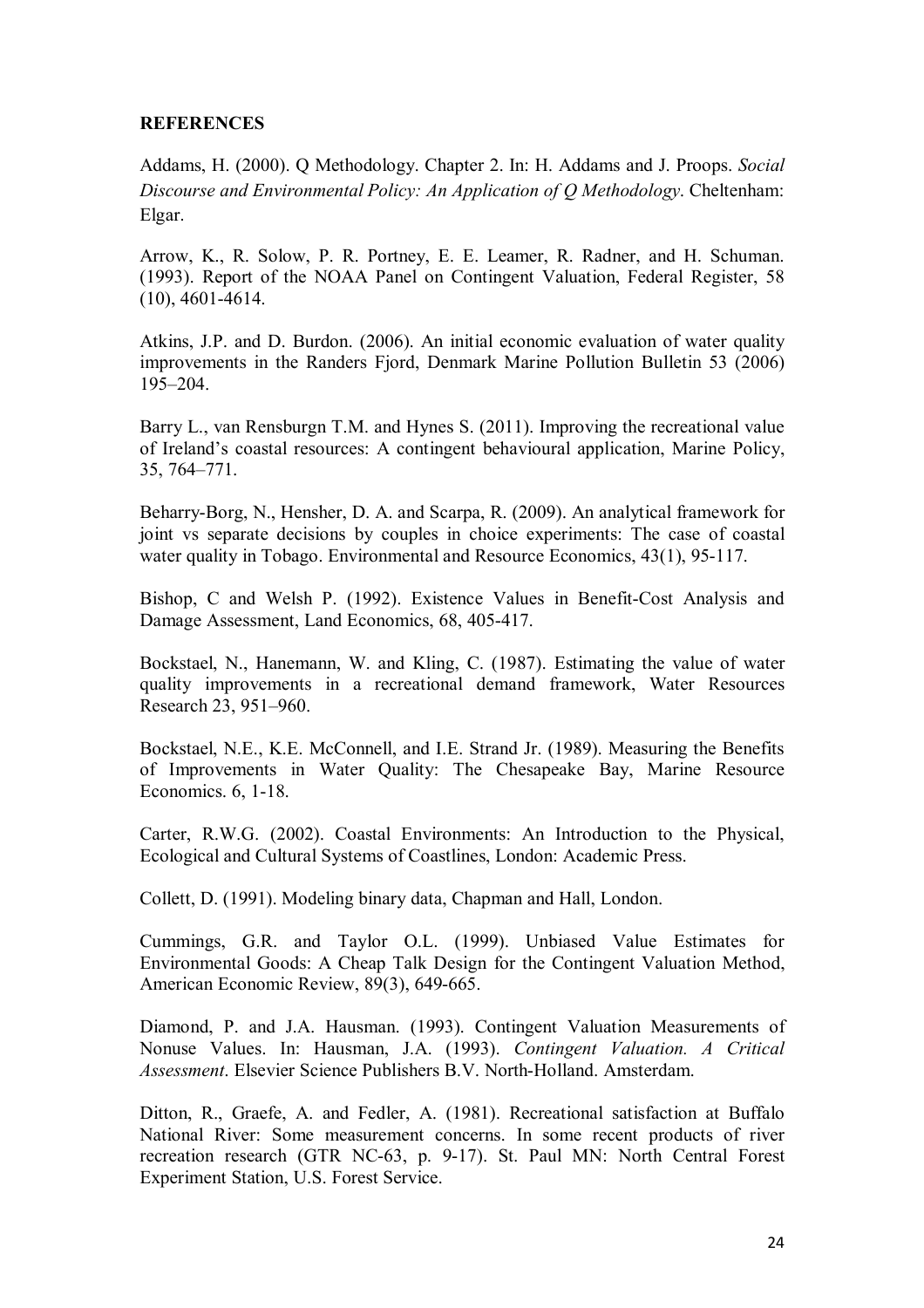Driver, B.L., Brown, P.J. and Peterson G. L. (1991). Benefits of Leisure. Pennsylvania, Venture Publishing, Inc.

Giraud, L.K., Loomis B.J. and Johnson L.R., 1999. Internal and external scope in willingness-to-Pay estimates for threatened and endangered wildlife. Journal of Environment Management, 56, 221-229.

Giraud, K., Turcin B., Loomis J. and Cooper J. (2002) Economic benefit of the protection program for the Steller sealion. Mar Policy 26, 451–458.

Goffe, P.L. (1995). The benefits of improvements in coastal water quality: A contingent approach, Journal of Environmental Management 45, 305–317.

Goohead Goodhead, T. and Johnson, D. (1996) Coastal Recreation Management: The Sustainable Development of Maritime Leisure Taylor & Francis Group.

Hair, J.F., Anderson, R.E., Tatham, R.L. and Black WC. (1998). Multivariate data analysis, Prentice Hall, Fifth Edition.

Halkos, G. (2011). Econometrics: Theory, Applications and Practice. Gutenberg.

Hanemann, M. (1984). Welfare evaluations in contingent valuation experiments with discrete responses, American Journal of Agricultural Economics 66, 332–341.

Hanley, N., Bell, D., and Alvarez-Farizo, B. (2003). Valuing the benefits of coastal water quality improvements using contingent and real behaviour. Environmental and Resource Economics, 24(3), 273-285.

Hosmer, D.W. and Lemeshow S. (1989). Applied logistic regression, John Wiley and Sons, New York.

Jennings, S. (2004). Coastal tourism and shoreline management, Annals of Tourism Research, 31, 899–922.

Johnson, R.L. and Johnson G.V. (1990). Economic Valuation of natural resources: issues, theory and applications, Social Behavior and Natural Resources Series, Information Systems Division, National Agricultural Library, USDA (USA).

Jones, N., C.M. Sophoulis and Ch. Malesios **(**2008). Economic valuation of coastal water quality and protest responses: A case study in Mitilini, Greece, Journal of Socio-Economics 37: 2478–2491.

Kaoru, Y. (1993). Differentiating Use and Nonuse Values for Coastal Pond Water Quality Improvements. Environmental and Resource Economics 3, 487–94.

Kleinbaum, D.G. (1994). Logistic regression: A self learning text, Springer-Verlag, New York.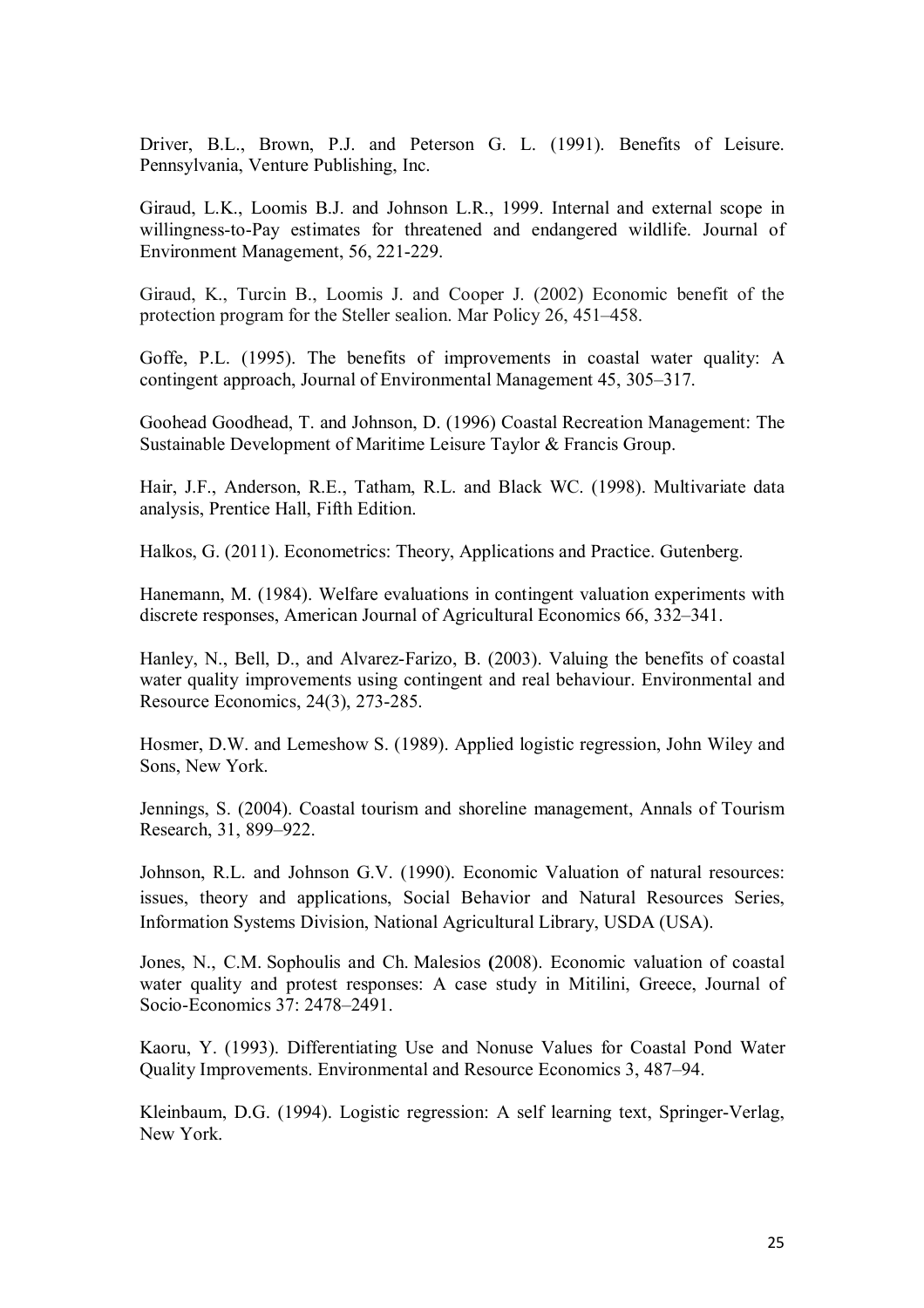Kleinbaum, D.G., Kupper LL., Muller KE. and Nizam A. (1999). Applied regression analysis and other multivariate techniques, Duxbury, Third Edition.

Kolstad, Charles D. (2000). Environmental Economics. Oxford University Press, New York.

Kotchen, J.M. and Reiling S.D. (2000). Environmental attitudes, motivations, and contingent valuation of nonuse values: a case study involving endangered species, Ecological Economics 32, 93–107.

Landry, C.E., Keeler, A. and Kriesel, W. (2003). An economic evaluation of beach erosion management alternatives, Marine Resource Economics 18, 105–127.

Langford, I.H., Kontogianni, A., Skourtos, M.S., Georgiou, S., Bateman, I.J. (1998). Multivariate mixed models for openended contingent valuation data: willingness to pay for conservation of monk seals, Environmental and Resource Economics 12, 443– 456.

Langford, I., R. Day, S. Georgiou and I. Bateman (2000), A Cognitive Social Psychological Model for Predicting Individual Risk Perceptions and Preferences.Working Paper GEC 2000-09, Centre for Social and Economic Research on the Global Environment, University of East Anglia.

Lew, D., and Larson, D. (2005). Valuing recreation and amenities at San Diego county beaches, Coastal Management, 33(1), 71-86.

Lindsay, E.B., J.M. Halstead, H.C. Tupper, Vaske J.J. (2008). Factors Influencing the Willingness to Pay for Coastal Beach Protection, Coastal Management, 20, 291-302

Machado, F., Mourato, S., (1998). Improving the assessment of water related health impacts: evidence from coastal waters in Portugal. Paper presented at the First World Congress on Environmental and Resource Economics, Venice, June 1998, pp 25–27.

Malhorta, K. (2008). Marketing Research. An Applied Orientation. 5<sup>th</sup> Edition, Englewood Cliffs, NJ Prentice Hall.

McConnell, K. (1977). Congestion and willingness to pay use, Land Economics 53, 185–195.

McGonagle, M.P. and Swallow, S.K. (2005). Open Space and Public Access: A Contingent Choice Application to Coastal Preservation. *Land Economics* **81(4):** 477- 495.

Mill, G.A., van Rensburg, T.M., Hynes, S. and Dooley, C. (2007). Preferences for multiple use forest management in Ireland: citizen and consumer perspectives, Ecological Economics, 60(3), 642-653.

Nahman, A. & Rigby, D. (2008). Valuing Blue Flag Status and Estuarine Water Quality in Margate, South Africa, South African Journal of Economics, 76(4), 721- 737.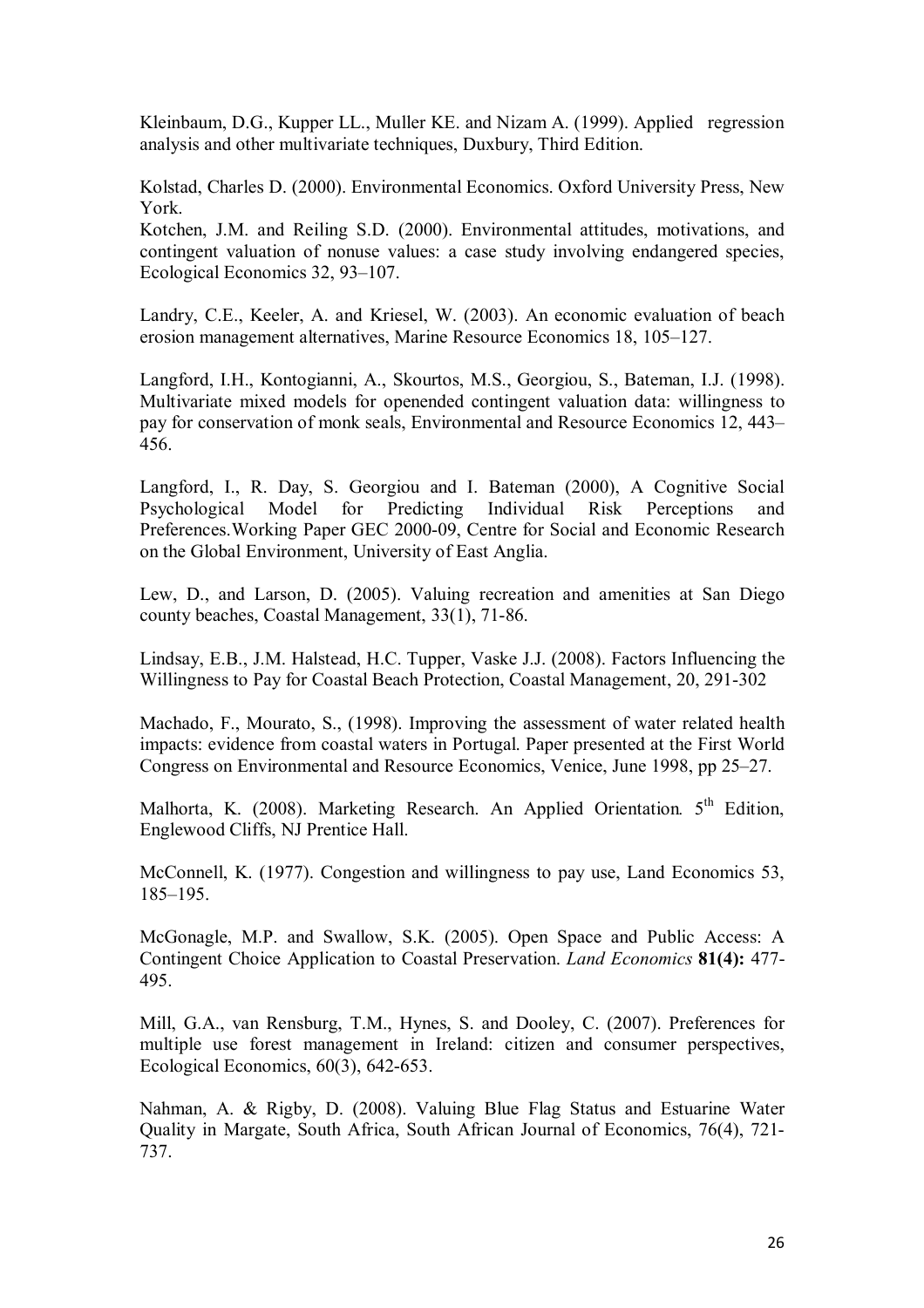Nunnally, C. (1978). Psychometric Theory, McGraw Hill Book Co, New York.

O'Neill, J. (1992). The varieties of intrinsic value, The Monist 75(2), 119-137.

Organtzi, M., Mallios Z., and Latinopoulos, P. (2009). Double bounded contingent valuation of quality improvement in a coastal environment, In CEST2009: Α-1030- 1037.

Parsons, G., Massey, D. M. and Tomasi, T. (2000). Familiar and favorite sites in a random utility model of beach recreation, Marine Resource Economics 14, 299 315.

Paudel, P.K., Caffey H.R. and Devkota N. (2011). An Evaluation of Factors Affecting the Choice of Coastal Recreational Activities, Journal of Agricultural and Applied Economics, 43 (2), 167–179.

Pearce, D. and Moran, D. (1994). The Economic Value of Biodiversity. Earthscan Publications Limited, London.

Pearce, D. and Turner, K. (1990). Economics of Natural Resources and the Environment. Harvester Wheatsheaf, New York.

Prato, T. (1998). Natural Resource and Environmental Economics. Iowa State University Press/ Ames, United States of America.

Priskin, J. (2003). Tourist perceptions of degradation caused by coastal nature-based recreation. Environmental Management, 32(2), 189–204.

Randall, A. (1986) Human Preferences, Economics, and the Preservation of Species. In Norton G. The Preservation of Species. Princeton University Press Princeton.

Roca, E., Villares, M., and Ortego, MI. (2009). Assessing public perceptions on beach quality according to beach users' profile: a case study in the Costa Brava (Spain), Tourism Management 30(4), 598–607.

Schläpfer, F. (2006). Survey protocol and income effects in the contingent valuation of public goods: a metaanalysis. Ecological Economics 57, 415–429.

Sharma, S. (1996). Applied multivariate techniques, John Wiley and Sons, New York.

Silberman, J. and Klock, M. (1988). The recreation benefits of beach nourishment. Ocean and Shoreline Management 11, 73–90.

Stevens, T.H., DeCoteau, N.E. and Willis, C.E. (1997). Sensitivity of contingent valuation to alternative payment schedules. Land Econ, 73, 140-148.

Subade, R.F. (2005). Economic valuation of biodiversity conservation of a world heritage site: citizens' non-use values for Tubbataha Reefs National Marine Park, Sulu Sea, Philippines. Research Report No. 2005-RR5. Economy and Environment Program for Southeast Asia (EEPSEA). Singapore.